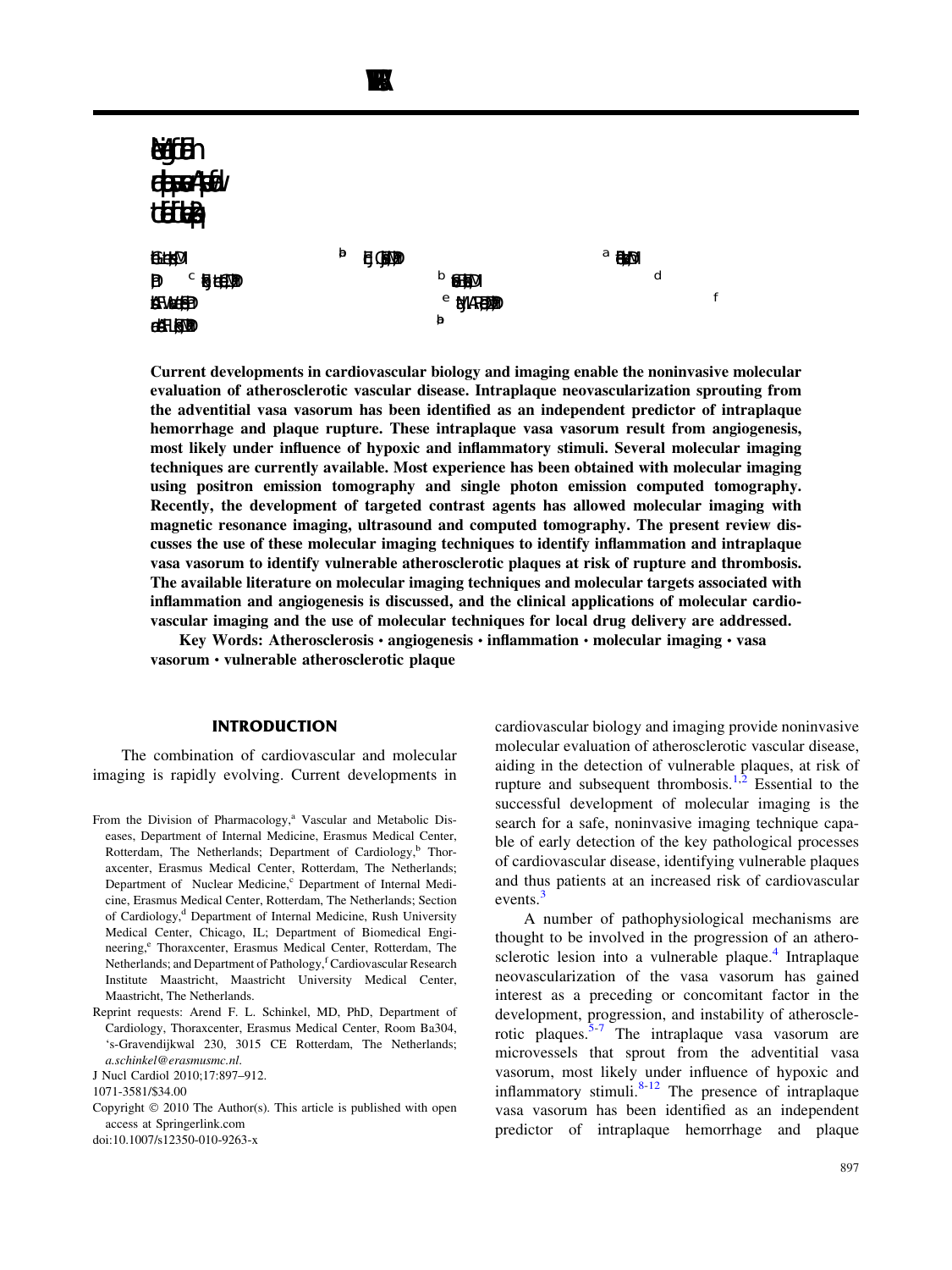rupture.<sup>[13,14](#page-12-0)</sup> The intraplaque vasa vasorum are therefore increasingly investigated as a marker for the noninvasive identification of vulnerable plaques.

In the present review, the noninvasive molecular imaging of vasa vasorum neovascularization in the atherosclerotic plaque is discussed. First, an overview of the characteristics of vulnerable plaques and the role of inflammation and angiogenesis in vasa vasorum neovascularization is provided. Subsequently, the available literature on molecular imaging techniques and molecular targets associated with inflammation and angiogenesis is discussed. Finally, local drug delivery and the clinical application of molecular imaging in early detection of cardiovascular disease, evaluation of treatment effects, and use in drug development are addressed.

# PATHOPHYSIOLOGY OF THE VULNERABLE PLAQUE

Traditionally, the burden of atherosclerotic disease was estimated from the percentage of stenosis detected by angiography. However, it has become apparent that plaque rupture and consequent cardiovascular events are dependent on the plaque composition rather than stenosis. Analyses of culprit lesions demonstrated that plaques vulnerable to rupture are characterized by active inflammation, a large lipid core with a thin fibrous cap, positive remodeling, intraplaque hemorrhage, and intraplaque neovascularization of the vasa vasorum.[4](#page-12-0)

# Inflammation

Inflammation is one of the hallmarks of plaque vulnerability. Macrophages are the most prevalent inflammatory cell in the atherosclerotic plaque and play a major role in the pathophysiology of plaque vulnera-bility.<sup>[4,15,16](#page-12-0)</sup> Macrophages secrete proteolytic enzymes, which degrade the extracellular matrix weakening the fibrotic cap structure and ultimately leading to plaque rupture. In addition, macrophages may secrete proangiogenic factors that stimulate the formation of vasa vasorum in atherosclerotic lesions. $6,9,17$  The vasa vasorum may serve as an important port of entry for additional inflammatory cells into the plaque. $18,19$  $18,19$  $18,19$ 

# Vasa Vasorum Neovascularization

The vasa vasorum are functional end arteries, physiologically present in the adventitia of large arteries (vessels with a wall thickness  $> 0.5$  mm). The vasa vasorum provide nutrients to parts of the vessel wall that are too distant from the lumen for diffusion.  $6,12,20$ Interruption of the adventitial vasa vasorum results in

media necrosis, showing they are critical for the nourishment of the media. $21-23$ 

In the pathology of atherosclerosis dual, apparently contradictory roles for the vasa vasorum have been proposed.<sup>[24](#page-12-0)</sup> Vessel wall areas with low adventitial vasa vasorum density have been identified as preferred locations for the initiation of plaque formation, while the progression to advanced, symptomatic plaques is associated with a high intraplaque vasa vasorum density. $10,11,25,26$ 

The vasa vasorum are unevenly distributed along the vessel wall. It has been hypothesized that areas of low vasa vasorum density have less efflux of lipoproteins and are prone to inflammation. The influx of monocytes and subsequent differentiation into macrophages increase the metabolic demand in the vessel wall, while the supporting microvasculature may be insufficient. A relative hypoxic state and increased oxidative stress may occur, which may be the trigger for the formation of an atherosclerotic plaque. This hypothesis has been supported by the presence of hypoxic and inflammatory factors as hypoxia-inducible factor-1 $\alpha$  (HIF-1 $\alpha$ ), nuclear transcription factor-kappa B, tumor necrosis factor-a and interleukin-6, and an increased number of superoxide anions in regions with low vasa vasorum density.[11,25,27-29](#page-12-0)

The increased density of vasa vasorum in advanced and symptomatic plaques is the result of microvessels sprouting from the existing adventitial vasa vasorum network by the process of angiogenesis. The initiation of angiogenesis is thought to be a physiological response to the inflammatory and hypoxic state of the vessel wall. The intraplaque vasa vasorum are formed to meet the increased metabolic demands of the developing atherosclerotic plaque. However, due to their poor structural integrity the intraplaque vasa vasorum may serve a pathologic role.<sup>[10,18](#page-12-0),[25,26,30](#page-12-0)</sup> They are immature, thinwalled vessels with increased size and even absence of the endothelial gap junctions (Figure [1](#page-2-0)). This may result in the extravasation of lipids, inflammatory cells and red blood cells and risks the collapse of the microvessels, contributing to progression into more advanced plaques. In humans over 80% of the intraplaque vasa vasorum are thin-walled and prone to leakage and rupture.  $31,32$ Plaques with a high vasa vasorum density are consequently at an increased risk of intraplaque hemorrhage and plaque rupture. $7,25$ 

Whether the initiation of angiogenesis is an early or late process in the formation of the atherosclerotic plaques is still debated. Moreover, the key factors initiating angiogenesis in the atherosclerotic plaque are still largely unknown. $25,33$  $25,33$  An increase in vasa vasorum density has been shown to precede intimal thickening and even endothelial dysfunction. The latter is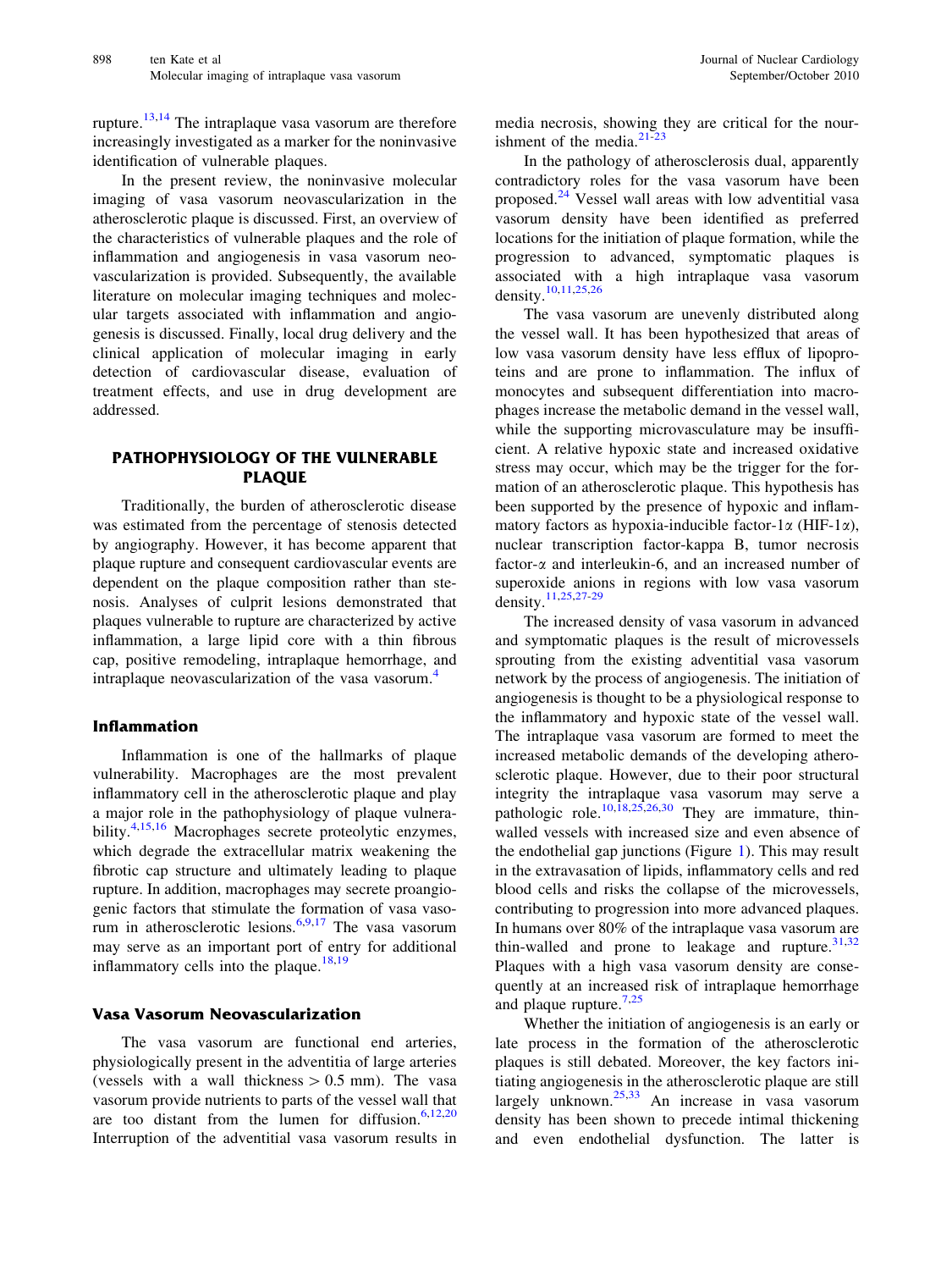<span id="page-2-0"></span>



Figure 1. Schematic cross section of an atherosclerotic vessel with a large plaque, lipid core, and intraplaque vasa vasorum sprouting from the adventitial vasa vasorum network. Panel A shows the normal structure of the vasa vasorum with tight gap junctions. Panel B shows newly formed vasa vasorum with increased endothelial gap junctions, pericyte loss and expression of cellular adhesion molecules, the extravasation of  $e$ rythrocytes<sup>[1](#page-12-0)</sup> and their consequent destruction, the adhesion and extravasation of monocytes<sup>[2](#page-12-0)</sup> and their subsequent transformation to macrophages and resultant foam cells and the direct extravasation of lipids.<sup>[3](#page-12-0)</sup> These factors cause growth of the lipid core of the atherosclerotic plaque.

traditionally thought of as one of the earliest changes in plaque development.[34](#page-13-0)-[36](#page-13-0) Further studies are needed to elucidate the temporal relation and molecular regulation of angiogenesis in plaque formation.

## MOLECULAR IMAGING

The recent years have seen a flight in both noninvasive (Table [1](#page-3-0)) and catheter-based molecular cardiovascular imaging techniques. $37,38$  Many of the developments have come from the field of cancer imaging, where molecular imaging by positron emission tomography (PET) and single photon emission computed tomography (SPECT) is readily used in clinical practice. Magnetic resonance imaging (MRI), ultrasound, and computed tomography (CT) are used in clinical practice for the visualization of anatomical structures, without necessarily visualizing biological processes. The development of targeted contrast agents has created a possibility for molecular imaging with these imaging techniques.

Molecular contrast agents generally consist of a ligand and a contrast element. The ligand is a molecule, for example an antibody, antibody fragment, peptide, or oligosaccharide, with a specific binding capacity to a molecular target. Its function is to retain the contrast element at the site of interest. The attached contrast element is specific to the imaging modality used, for example a radionuclide tracer for PET and SPECT, iodine for CT, gadolinium for MRI, or microbubbles for ultrasound. The contrast element can either be attached directly to the ligand, or via a carrier vehicle, such as a micelle, nanoparticle, or microbubble. In practice, multiple functions can be incorporated in one element.<sup>[39](#page-13-0)</sup>

Both PET and SPECT imaging are used in conjunction with an intravenously administrated radionuclide tracer. To create an image PET and SPECT are dependent on the physical signal, either a positron or a photon, emitted by the tracer. This results in a high sensitivity for the detection of radionuclide tracers. PET and SPECT are able to accurately detect the tracer in very low concentrations  $(.<sup>40</sup> However, these$ imaging modalities lack anatomical detail and resolution, with PET reaching a maximum resolution of approximately 5 mm (two to three times better than  $SPECT$ ).<sup>[38](#page-13-0)</sup> The use of radionuclide tracers is associated with ionizing radiation, and this potentially limits the clinical application. Much effort has been directed toward reducing the radiation dose and the effective dose equivalent (approximately 370 MBq, 6.23 mSv) and organ doses are now comparable or lower than the radiation dose used in CT examinations, depending on the CT acquisition protocol. $^{41}$  $^{41}$  $^{41}$  With modern equipment even lower activities of the tracer are required and a safe total radiation dose can be achieved.

For molecular imaging, MRI can be used in conjunction with either gadolinium or super paramagnetic iron oxide compounds (SPIO) that influence the magnetic resonance signal, resulting in an increase in T1 or a decrease in T2 signal, respectively.<sup>[42](#page-13-0)</sup> The predominantly used clinical MRI systems use a 1.5-T field strength and are capable of reaching submillimeter resolutions. MRI avoids the use of ionizing radiation. However, gadolinium has been associated with nephrogenic systemic fibrosis in patients with reduced renal function.<sup>[43,44](#page-13-0)</sup>

Ultrasound molecular contrast agents consist of microbubbles  $(1-5 \mu m)$  diameter) stabilized by a lipid or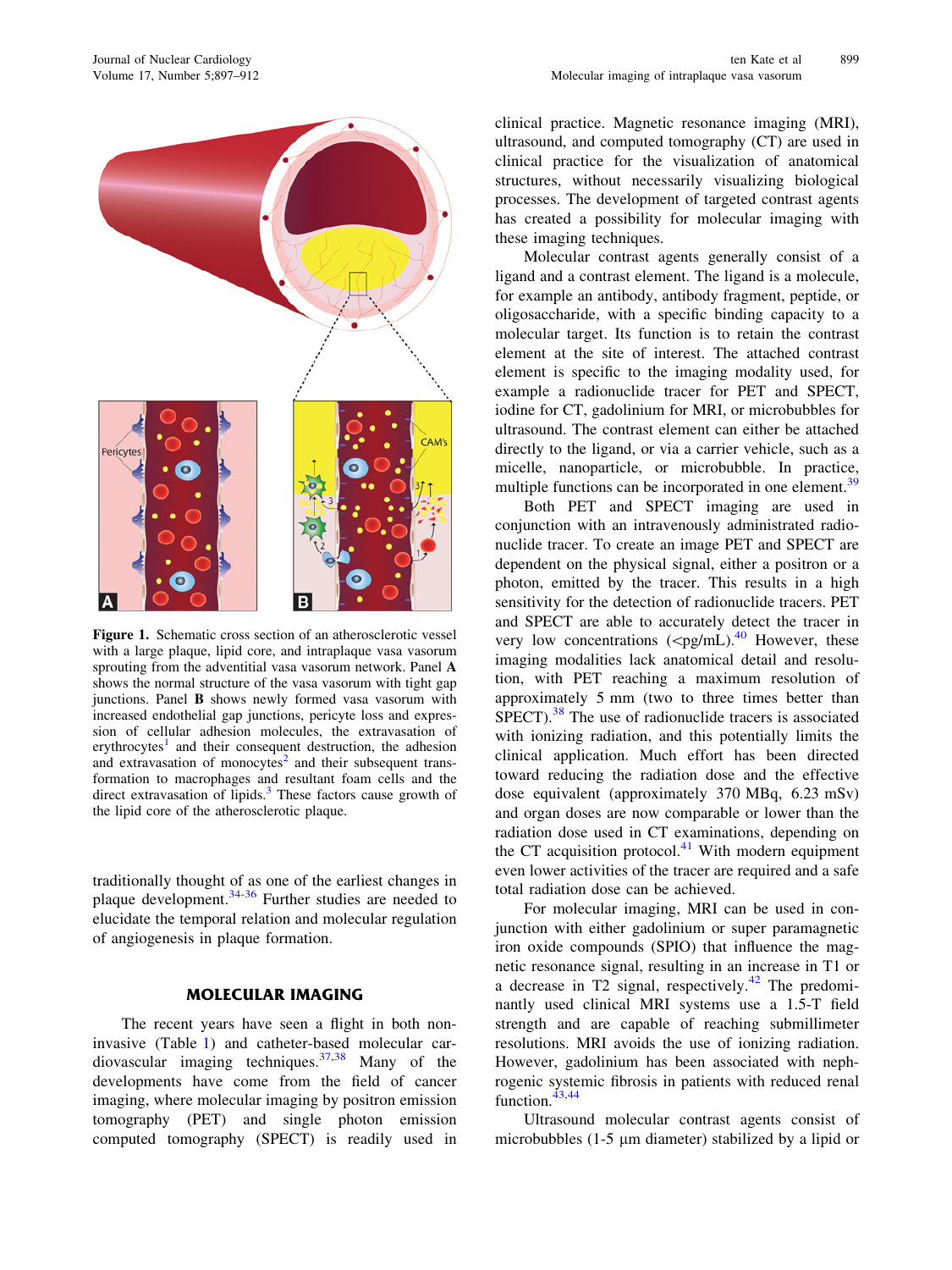<span id="page-3-0"></span>

|                   | Technique resolution<br>Spatial | Temporal<br>resolution | morphology<br>Plaque | Coronary<br>imaging | Anatomical<br>detail | Sensitivity Radiation | Contrast<br>toxicity |
|-------------------|---------------------------------|------------------------|----------------------|---------------------|----------------------|-----------------------|----------------------|
| <b>TEL</b>        | ີ່ເກີ                           | hours                  |                      |                     |                      | <1 pg/mL              |                      |
| SPECT             |                                 | hours                  |                      | I                   | I                    | $>1$ ng/mL            |                      |
| <b>MRI</b>        | $\sum_{i=1}^{n}$                | seconds                |                      |                     |                      | $1$ ug/mL             | Systemic Pbrosis     |
| <b>Jitrasound</b> | $\mathsf{m}^2$                  | milliseconds           |                      |                     |                      | Jnknown               |                      |
| 5                 | $\text{mm}^3$                   | milliseconds           | $+$<br>$+$           |                     |                      | $>1$ mg/mL            | Nephrotoxicity       |

 $\mathbf C$ 

protein shell. The microbubbles are an obligatory intravascular contrast agent, and the presence of microbubbles in an atherosclerotic plaque indicates the presence of intraplaque vasa vasorum. Ultrasound uniquely combines a submillimeter resolution and the capability to detect individual microbubbles, making contrast-enhanced ultrasound capable of identifying individual vasa vasorum in the vessel wall. However, the limited penetration depth restricts ultrasound to the investigation of the superficial vasculature. $45-47$  $45-47$  $45-47$ Ultrasound contrast agents have been used in echocardiography for decades and have been proven safe in large multicenter studies.<sup>[48](#page-13-0)</sup>

Recently, the first molecular contrast agents have been developed for  $CT<sup>40</sup>$  $CT<sup>40</sup>$  $CT<sup>40</sup>$  Molecular CT imaging uses iodinated nanoparticles that increase the X-ray absorption at the targeted location. The high speed whole body scanning capability of multislice CT allows accurate visualization of atherosclerotic plaques in the coronary arteries. $40,49$  The use of multislice CT for molecular imaging of the coronary arteries has not yet been investigated. The use of ionizing radiation potentially limits the use of CT, though the radiation dose in cardiovascular CT has substantially been reduced in recent years by the introduction of prospective ECG gating. $50$ The use of iodine contrast agents CT risks the development of a contrast-induced nephropathy, limiting its use in patients with decreased renal function.<sup>[51](#page-13-0)</sup>

#### MOLECULAR TARGETS

The search for a safe, noninvasive imaging technique capable of early detection of atherosclerosis and risk stratification of patients with cardiovascular disease has resulted in the identification of various target-ligand combinations that are associated with plaque vulnerability. Angiogenesis and inflammation are closely related pathophysiological processes which are involved in both early plaque development and plaque vulnerability in patients with more advanced atherosclerosis. Tables [2](#page-4-0) and [3](#page-6-0) provide an overview of the molecular targets investigated for the identification of inflammatory and angiogenic processes respectively.

# INFLAMMATION-RELATED MOLECULAR TARGETS

# Macrophages

Inflamed plaques show an increased metabolism as a result of the increase in inflammatory cells, predominantly macrophages. The increased metabolism can be visualized by  $^{18}$ F-fluorodeoxyglucose (FDG) PET (Figure [2\)](#page-7-0). FDG is a radionuclide-labeled glucose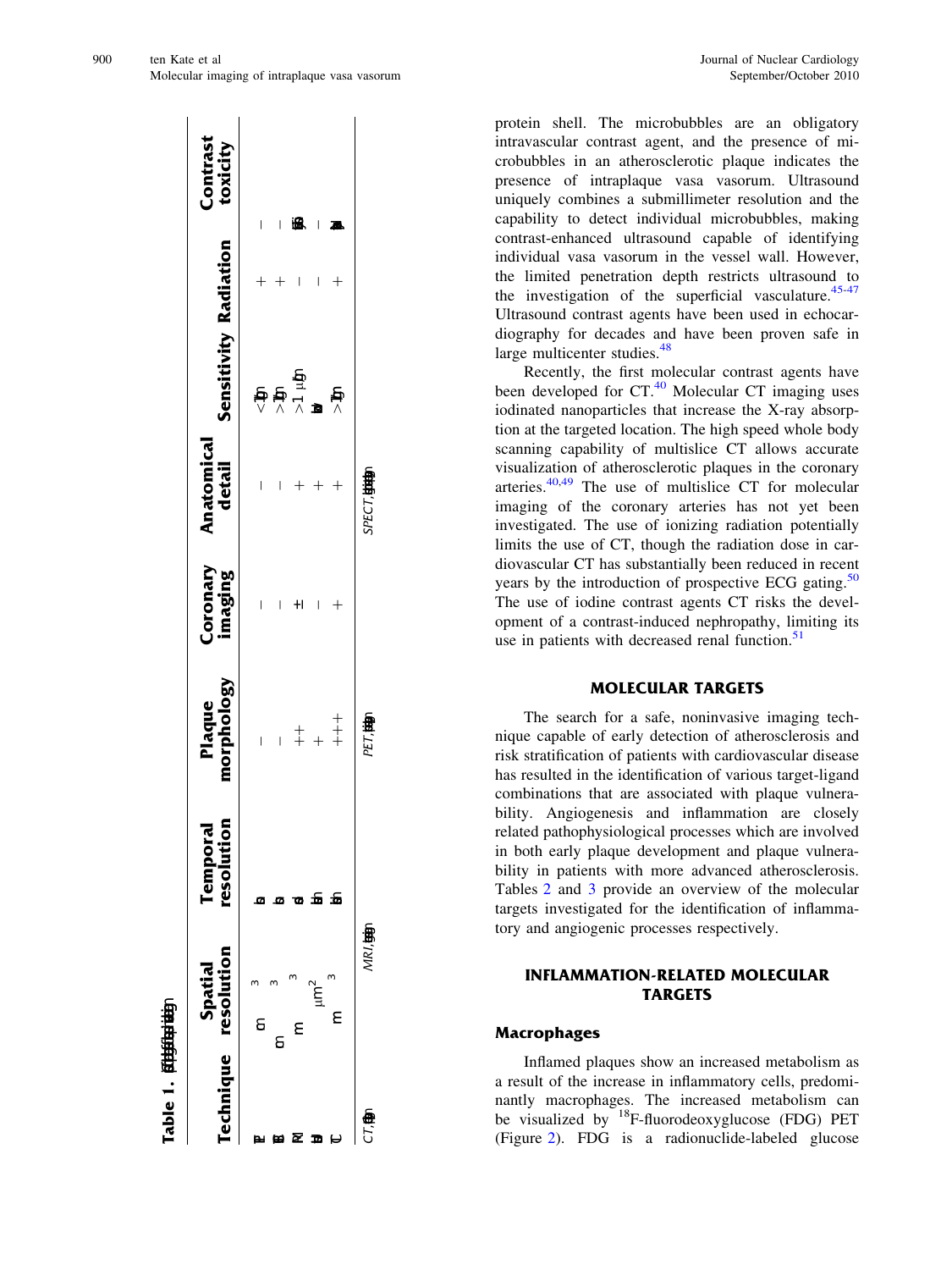<span id="page-4-0"></span>

| Target                              | modality<br>Imaging        | Animal/<br>human                                            | Atherosclerosis<br>model | imaging<br>In vivo       | Histological<br>validation | Results                                                                                                                                                                                                            |
|-------------------------------------|----------------------------|-------------------------------------------------------------|--------------------------|--------------------------|----------------------------|--------------------------------------------------------------------------------------------------------------------------------------------------------------------------------------------------------------------|
| Macrophages                         | PET <sup>52-59,61,62</sup> | WHHL rabbits<br>NZW rabbits<br>Humans                       | Yes<br>Yes<br>Yes        | Yes<br>Yes<br>Yes        | Yes<br>Yes<br>Yes          | FDG uptake was attenuated with lipid lowering<br>FDG uptake can possibly identify non stenotic<br>FDG uptake shows a good correlation with<br>macrophage count<br>culprit plaques                                  |
|                                     | $MRI$ 63-71                | Apo $E^{-/-}$ mice<br>WHHL rabbits<br>HHL rabbits<br>Humans | Yes<br>Yes<br>Yes<br>Yes | Yes<br>Yes<br>Yes<br>Yes | Yes<br>Yes<br>Yes<br>Yes   | Macrophage SPIO internalization is under inßuence<br>Signal decrease after SPIO administration was<br>of cytokines, serum components and statin<br>associated with increased endothelial<br>treatment<br>treatment |
|                                     | CT <sup>9</sup>            | NZW rabbits                                                 | Yes                      | Yes                      | Yes                        | lodinated nanoparticles identibed the presence of<br>permeability, high macrophage content and<br>SPIO was able to identify fatty streaks<br>plaque vulnerability<br>macrophages                                   |
| Macrophage<br>scavenger<br>receptor | MRI <sup>72</sup>          | ApoE $^{-/-}$ mice                                          | Yes                      | $\frac{1}{2}$            | Yes                        | macrophage scavenger receptor are specibcally<br>Gadolinium immunomicelles targeted at the<br>internalized by macrophages                                                                                          |
| VCAM-1                              |                            | Ultrasound $7^3$ ApoE <sup>-/-</sup> mice                   | Yes                      | Yes                      | Yes                        | Targeted microbubbles attached to endothelial<br>cells under pulsatile high shear stress                                                                                                                           |
|                                     | MRI 76,77,87               | ApoE $^{-/-}$ mice<br>Humans                                | Yes<br>Yes               | Yes<br>$\frac{1}{2}$     | Yes<br>Yes                 | Targeted SPIO compounds attached to activated<br>Statin treatment reduced VCAM-1 binding by<br>endothelial cells of early atheromas<br>targeted SPIO                                                               |

Table 2. Inßammatory molecular targets in the atherosclerotic plaque

Table 2. Inßammatory molecular targets in the atherosclerotic plaque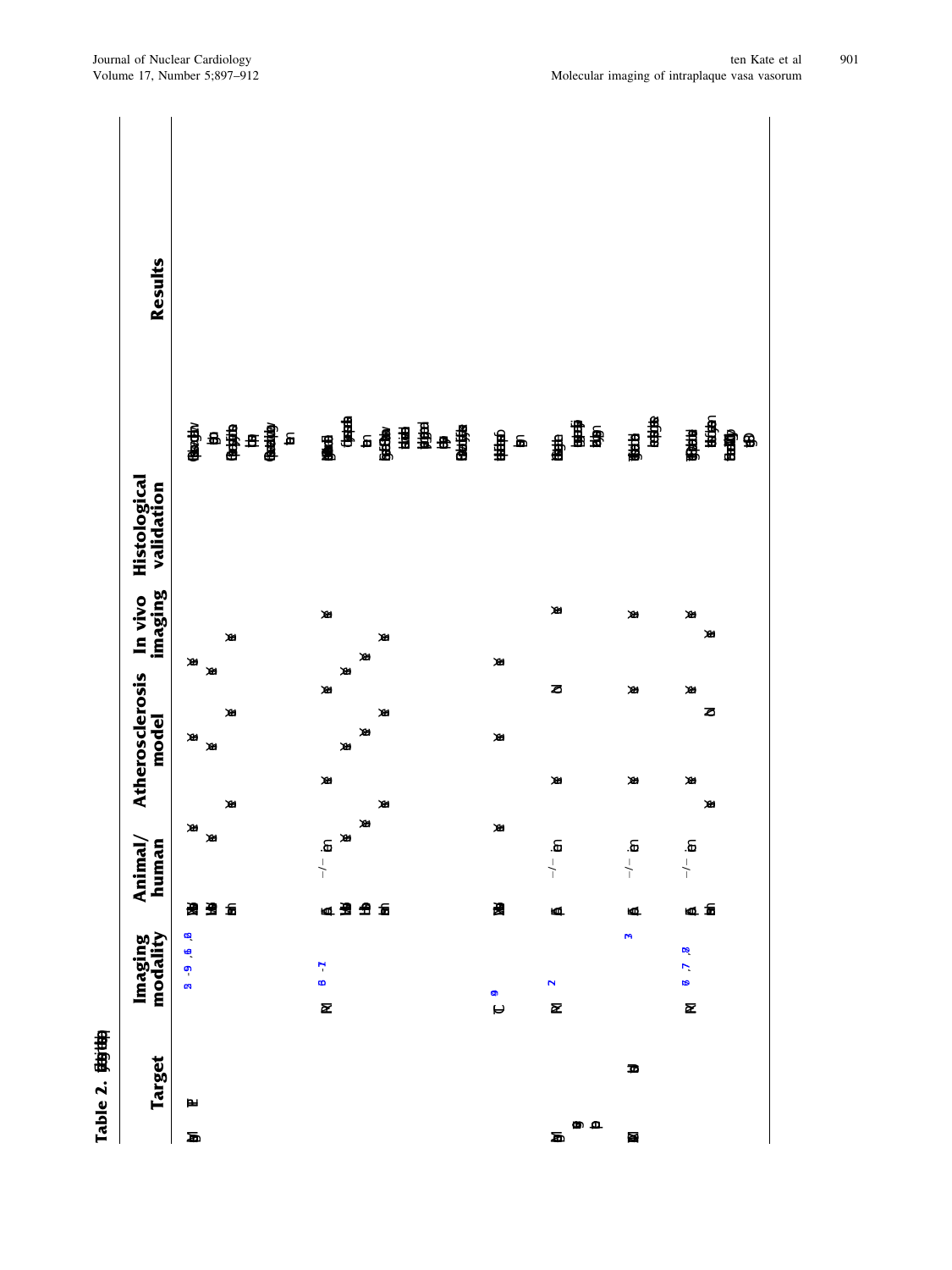| t |
|---|
|   |

| Target               | Imaging<br>modality                                            | Animal/<br>human                                                                                                                          | Atherosclerosis<br>model                        | imaging<br>In vivo   | Histological<br>validation            | Results                                                                                                                                                             |
|----------------------|----------------------------------------------------------------|-------------------------------------------------------------------------------------------------------------------------------------------|-------------------------------------------------|----------------------|---------------------------------------|---------------------------------------------------------------------------------------------------------------------------------------------------------------------|
| ICAM-1               |                                                                | Ultrasound 74,75 Yucatan swine                                                                                                            | Yes                                             | Yes                  | $\frac{1}{2}$                         | Targeted microbubbles attached to endothelial<br>cells of early atheromas                                                                                           |
|                      | MRI <sup>78</sup>                                              | SJL/J mice                                                                                                                                | $\frac{1}{2}$                                   | $\frac{1}{2}$        | Yes                                   | Plaque MR signal increase substantially after<br>gadolinium contrast administration                                                                                 |
| e-selectin           | MRI 83-85                                                      | Balb/c By JICo<br>nu/nu mice<br>Wistar rats<br>mice                                                                                       | $\frac{1}{2}$<br>$\frac{1}{2}$<br>$\frac{9}{2}$ | Yes<br>Yes<br>Yes    | $\frac{1}{2}$<br>Yes<br>$\frac{1}{2}$ | Targeted SPIO signiPcantly decreased the T2 time<br>Targeted gadolinium compounds signiPcantly<br>prolonged contrast retention in the plaque<br>in the vessels wall |
| p-selectin           | MRI <sup>87</sup>                                              | ApoE $^{-/-}$ mice                                                                                                                        | Yes                                             | $\frac{1}{2}$        | Yes                                   | Targeted SPIO showed speciPc attachment to<br>endothelial cells                                                                                                     |
| p-selectin<br>and    | MR1 <sup>87</sup>                                              | ApoE $^{-/-}$ mice                                                                                                                        | Yes                                             | $\frac{1}{2}$        | Yes                                   | Dual-targeted SPIO bound signibcantly stronger<br>than separate targeted SPIOOs                                                                                     |
| VCAM-1<br><b>MMP</b> | MRI <sup>89</sup>                                              | ApoE $^{-/-}$ mice<br>Humans                                                                                                              | Yes<br>Yes                                      | Yes<br>$\frac{1}{2}$ | Yes<br>Yes                            | differentiation between MMP-rich and MMP-<br>MMP targeted gadolinium assisted in the<br>poor plaques                                                                |
|                      | <b>SPEC<sup>PO</sup></b>                                       | ApoE $^{-/-}$ mice<br>$LDLR^{-/-}$ mice                                                                                                   | Yes<br>Yes                                      | Yes<br>Yes           | Yes<br>Yes                            | A 99m Tc-labeled MMP inhibitor identibed MMP<br>activity in vivo                                                                                                    |
| molecule-1.          | PET, positron emission tomography;<br>CT, Computed tomography; | <i>FDG, <sup>18</sup>F-9</i> uorodeoxyglucose; /CAM-1, interceilluar auresion<br>aphy; SPECT, single photon emission computed tomography; | ICAM-1, intercellular adhesion molecule-1;      |                      |                                       | SPIO, super paramagnetic iron oxide compound; VCAM-1, vascular cell adhesion<br>MRI, magnetic resonance imaging;<br>MMP, matrix metalloproteinase;                  |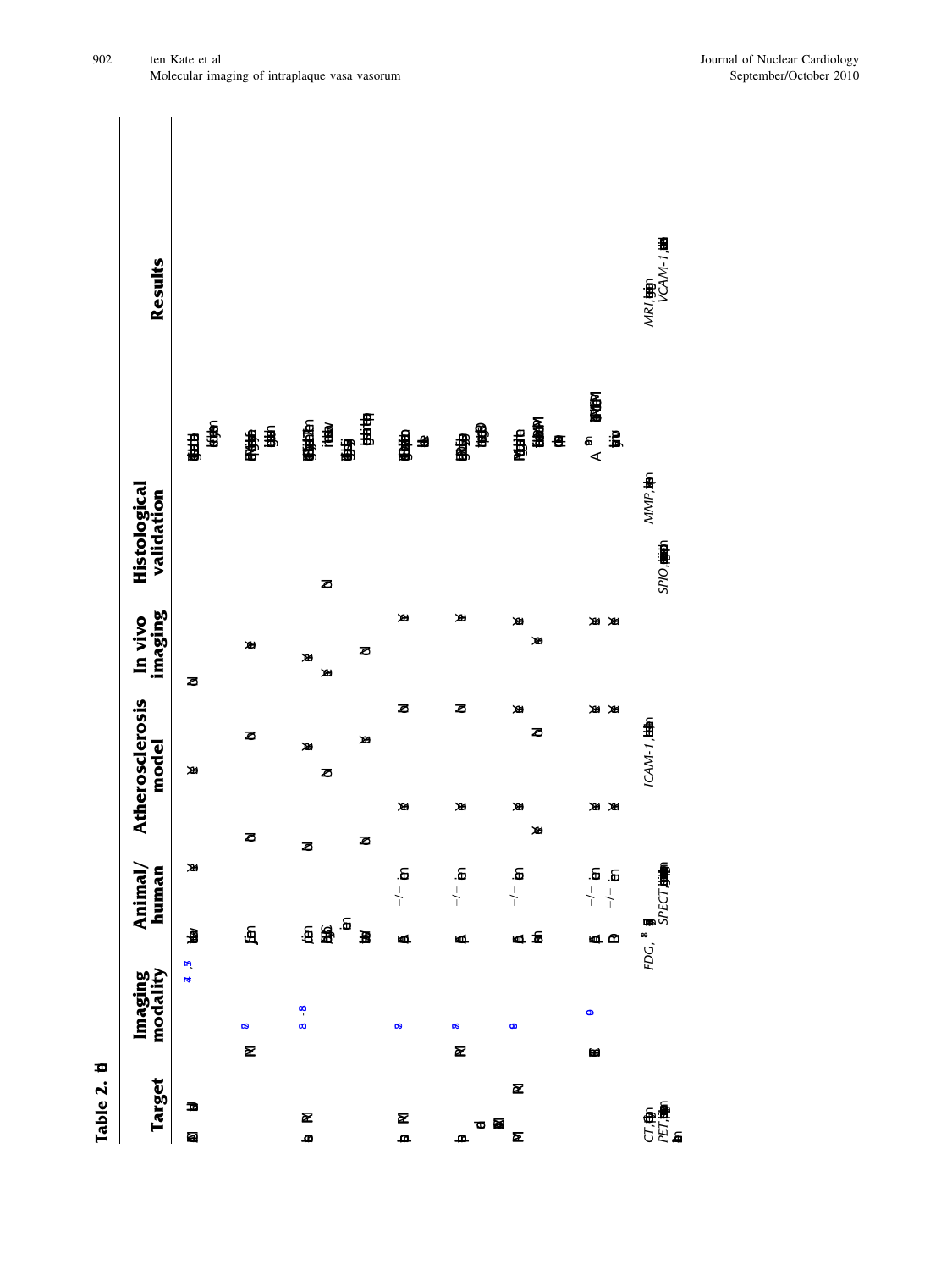| Target                                        | Imaging<br>modality                                                                | Animal/<br>human                                               | Atherosclerosis<br>model                                                                                                                                 | imaging<br>In vivo | Histological<br>validation | Results                                                                                                                           |
|-----------------------------------------------|------------------------------------------------------------------------------------|----------------------------------------------------------------|----------------------------------------------------------------------------------------------------------------------------------------------------------|--------------------|----------------------------|-----------------------------------------------------------------------------------------------------------------------------------|
| Integrin $\alpha_{\nu} \beta_3$               | MR <sub>195,96</sub>                                                               | mice<br>SCID <sub>I</sub>                                      | $\frac{1}{2}$                                                                                                                                            | Yes                | Yes                        | Targeted gadolinium compounds                                                                                                     |
|                                               |                                                                                    | $-/-$ mice<br>rabbits<br>NZW <sub>r</sub><br>ApoE <sup>-</sup> | Yes<br>Yes                                                                                                                                               | Yes<br>Yes         | Yes<br>Yes                 | detected angiogenic intraplaque<br>neovascularization                                                                             |
|                                               | PE <sup>-97</sup>                                                                  | Mice                                                           | $\frac{1}{2}$                                                                                                                                            | Yes                | Yes                        | <sup>18</sup> F-labeled antibody uptake showed a                                                                                  |
|                                               |                                                                                    | Humans                                                         | $\frac{1}{2}$                                                                                                                                            | Yes                | Yes                        | large inter and intra individual variation<br><sup>18</sup> F-labeled antibody uptake showed a<br>good correlation with histology |
|                                               | SPEC <sup>P8-100</sup>                                                             | ApoE $-/-$ mice                                                | Yes                                                                                                                                                      | $\frac{1}{2}$      | Yes                        | Both 111 <sub>In-and</sub> 99m Tc-labeled antibodies                                                                              |
|                                               |                                                                                    | C57BI/6 mice                                                   | $\frac{1}{2}$                                                                                                                                            | Yes                | Yes                        | showed signibcant correlation with                                                                                                |
|                                               |                                                                                    | Mongrel dogs                                                   | $\frac{1}{2}$                                                                                                                                            | Yes                | Yes                        | histology                                                                                                                         |
|                                               | Ultrasound 101 103                                                                 | 6 mice<br>C57BI/                                               | $\frac{1}{2}$                                                                                                                                            | Yes                | Yes                        | Microbubbles showed strong signal                                                                                                 |
|                                               |                                                                                    | Athymic rats                                                   | $\frac{1}{2}$                                                                                                                                            | Yes                | Yes                        | enhancement in angiogenic tissue                                                                                                  |
| Fibronectin                                   | SPEC <sup>+05</sup> 107                                                            | CD1 mice                                                       | $\frac{1}{2}$                                                                                                                                            | Yes                | Yes                        | $123$ $\mu$ and $125$ $\mu$ -labeled antibodies                                                                                   |
| ED-B                                          |                                                                                    | ApoE $-/-$ mice                                                | Yes                                                                                                                                                      | $\frac{1}{2}$      | Yes                        | selectively targets atherosclerotic                                                                                               |
|                                               |                                                                                    | Humans                                                         | $\frac{1}{2}$                                                                                                                                            | Yes                | Yes                        | plaques                                                                                                                           |
| VEGFR2                                        | Ultrasound <sup>103,110,111</sup>                                                  | mice<br>nu/nu                                                  | $\frac{1}{2}$                                                                                                                                            | Yes                | Yes                        | VEGFR2-targeted microbubbles were able                                                                                            |
|                                               |                                                                                    | 334<br>Fisher<br>rats                                          | ž                                                                                                                                                        | Yes                | Yes                        | to quantify anti-angiogenic and<br>gemcitabine treatment effects                                                                  |
|                                               |                                                                                    |                                                                |                                                                                                                                                          |                    |                            |                                                                                                                                   |
| Integrin $\alpha_{\nu} \beta_3$<br>VEGFR2 and | Ultrasound 103                                                                     | mice<br>Nude                                                   | $\frac{1}{2}$                                                                                                                                            | Yes                | Yes                        | Dual-targeted microbubbles improved the<br>in vivo identibcation of angiogenesis                                                  |
| Endoglin                                      | SPECT <sup>109</sup>                                                               | 6 mice<br>C57Bl                                                | $\frac{1}{2}$                                                                                                                                            | Yes                | Yes                        | <sup>111</sup> In-labeled antibodies accumulate in<br>tumor tissue                                                                |
|                                               | Ultrasound 110                                                                     | Mice<br>nu/nu                                                  | $\frac{1}{2}$                                                                                                                                            | Yes                | Yes                        | Endoglin-targeted microbubbles were able<br>to quantify gemcitabine treatment effect                                              |
| CT, Computed tomography;                      | tomography; SPIO, super paramagnetic iron oxide compound;<br>ED-B, extra-domain B; |                                                                | netic resonance imaging; PET, positron emission tomography;<br>VEGR2, vascular endothelial growth factor receptor 2.<br>MRI, magnetic resonance imaging; |                    |                            | SPECT, single photon emission computed                                                                                            |

<span id="page-6-0"></span>

Table 3. Angiogenic molecular targets in the atherosclerotic plaque

Table 3. Angiogenic molecular targets in the atherosclerotic plaque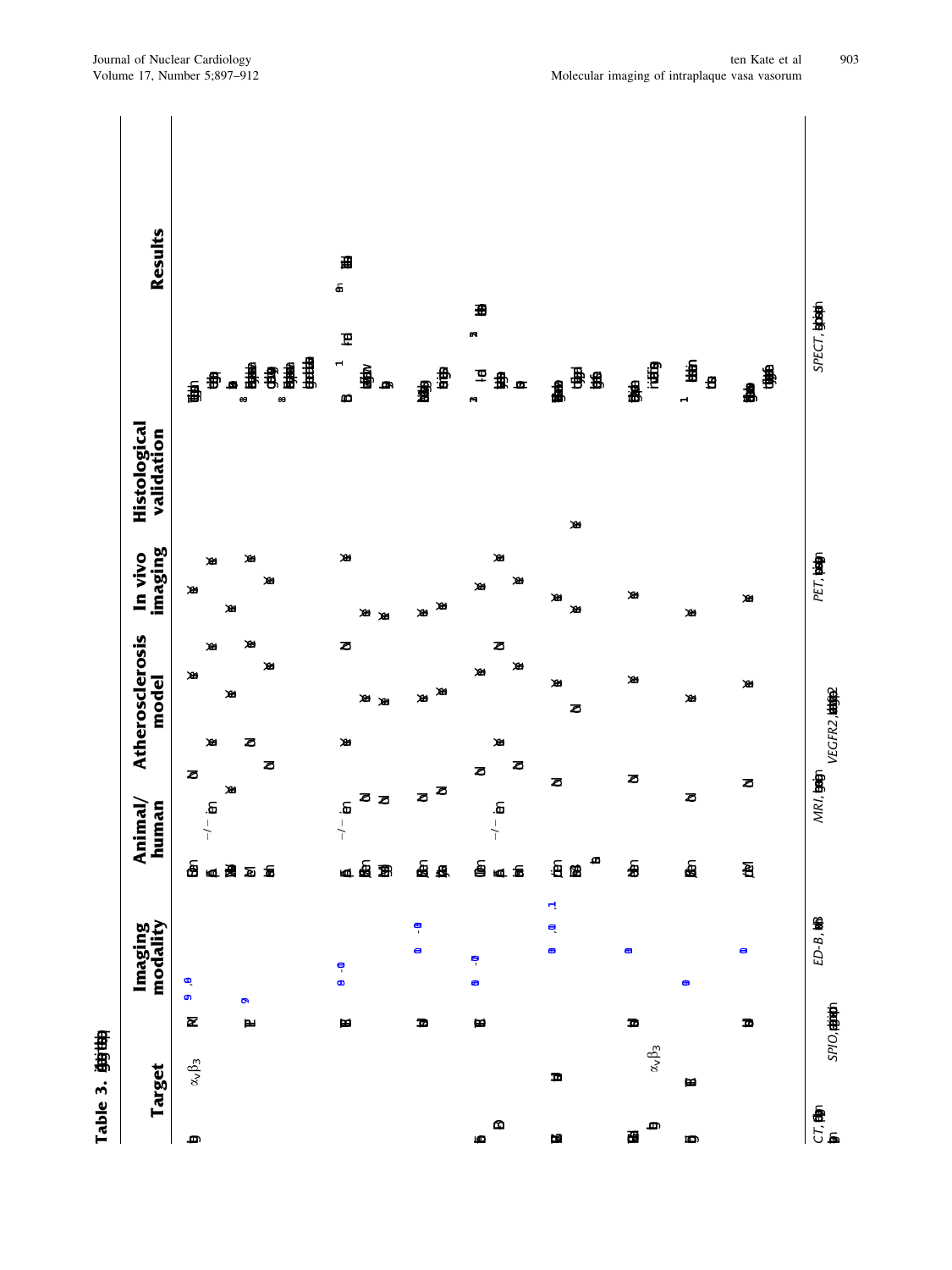<span id="page-7-0"></span>analogue taken up by all cells in proportion to their metabolic activity, especially glycolysis and is thus able to identify locations with high metabolism or disproportionate glucose use. The in vivo visualization and quantification of plaque inflammation by FDG-PET have been shown both in animals $52-55$  and humans.  $56-60$ 

Davies et al investigated 12 patients who had all suffered a recent transient ischemic attack. Of the 12 stenotic lesions identified as the culprit lesion on conventional angiography, 7 showed a high FDG uptake. In the remaining three patients, three had a high FDG uptake in a nonstenotic lesion in the vascular territory compatible with the patients' symptoms. In these patients, the culprit lesion could not have been identified with angiography. FDG-PET had the potential to identify inflamed nonstenotic atherosclerotic lesions; however, no histology was obtained to confirm the findings. $61$ 

FDG-PET has also been used to evaluate treatment effects. Tahara et al randomized 43 patients undergoing FDG-PET for cancer screening to either statin treatment or dietary management only. After 3 months of treatment, FDG uptake in the atherosclerotic plaque had significantly decreased in the statin group, while no change was observed in the diet group.<sup>[62](#page-13-0)</sup> This intriguing



Figure 2. Transaxial images of FDG-PET (left), CT (middle), and co-registration of PET and CT (right) showing FDG uptakes in the carotid arterial plaques (arrowheads) of two patients. Reproduced with permission from Elsevier.<sup>[62](#page-13-0)</sup>

observation suggests that FDG-PET has the potential to evaluate the effect of treatment on plaque inflammation.

Other contrast agents have been developed to identify macrophages in an atherosclerotic plaque. Rogers et al showed that in vitro SPIO compounds are nonspecifically taken up by macrophages under influence of cytokines, serum components and statin treatment. $63$  A number of in vivo MRI studies have shown that SPIO compounds localize macrophages in  $\text{animal}^{64-66}$  $\text{animal}^{64-66}$  $\text{animal}^{64-66}$  $\text{animal}^{64-66}$  and  $\text{human}^{67-71}$  $\text{human}^{67-71}$  $\text{human}^{67-71}$  atherosclerotic plaques (Figure [3\)](#page-8-0). Hyafil et al used iodinated nanoparticles and showed a nonspecific uptake in macrophages in vitro. Subsequently, an in vivo study in 12 rabbits with induced atherosclerotic plaques showed that macro-phage rich tissue could be detected by CT (Figure [4\)](#page-8-0). $49$ 

Lipinski et al investigated gadolinium micelles and immuno-micelles targeted at the macrophage scavenger receptor in an ex vivo MRI study. Gadolinium micelles were nonspecifically taken up by macrophages. Notably, the specific up take of the immuno-micelles was significantly higher. These promising results suggest that immuno-micelles can be used to improve the detection of macrophages but of course they need to be reproduced in vivo. $72$ 

# Cellular Adhesion Molecules

Endothelial expression of adhesion molecules has been identified as one of the earliest changes in the formation of atherosclerotic plaques.<sup>[15](#page-12-0)</sup> Vascular cell adhesion molecule-1 (VCAM-1) and intercellular adhesion molecule-1 (ICAM-1) are involved in the adhesion and subsequent extravasation of inflammatory cells. Both VCAM-1 and ICAM-1 are expressed by the endothelium overlying the atherosclerotic plaque. However, the most dominant expression of VCAM-1 and ICAM-1 is found at the adventitial site of the plaque and correlates with sites of vasa vasorum neovascularization, vascular permeability and high inflammatory cell density.<sup>[18,30](#page-12-0)</sup> VCAM-1 and ICAM-1 targeted contrast agents have been developed for ultrasound and MRI.

Kaufmann et al showed that VCAM-1-targeted microbubbles attach to activated murine endothelial cells in vitro, even under pulsatile high shear stress conditions.<sup>[73](#page-14-0)</sup> Subsequent in vivo experiments showed ultrasound signal enhancement in the aortic plaques of apoE deficient mice within 10 min after contrast injection. VCAM-1 expression was confirmed with histology.<sup>[73](#page-14-0)</sup> In a similar way, ICAM-1-targeted microbubbles were shown to specifically bind to endothelial cells expressing ICAM-1 in vitro.<sup>[74](#page-14-0)</sup> Demos et al investigated the attachment of ICAM-1-targeted microbubbles to atherosclerotic lesions induced in the femoral and carotid arteries of Yucatan miniswines.<sup>[75](#page-14-0)</sup> They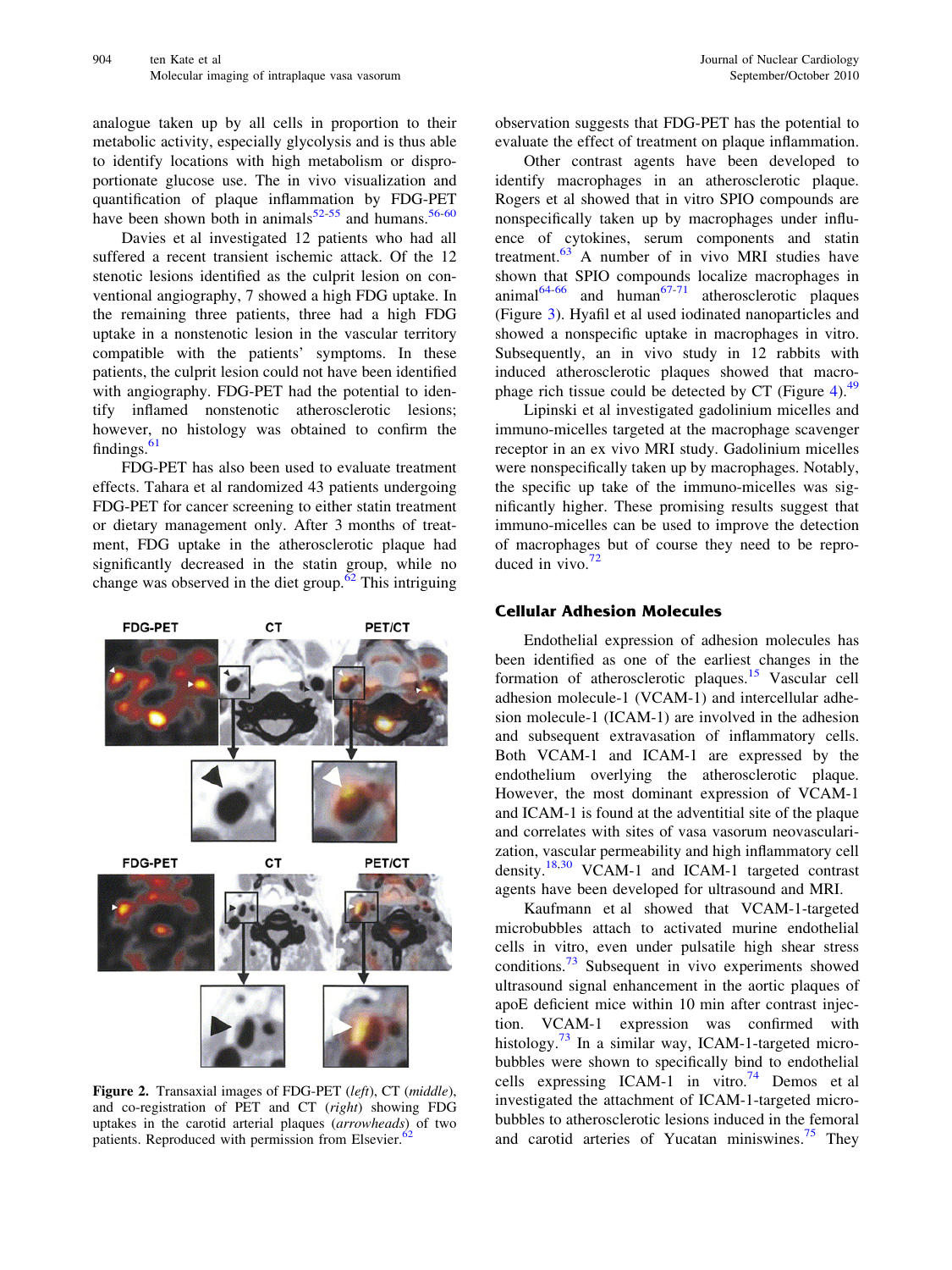<span id="page-8-0"></span>

Figure 3. Axial 2D gradient-echo MRI of a patient. Pre- (A) and postcontrast (B) images display the level of the aorta. On the precontrast image, the aortic wall is homogeneously hyperintense (A, arrowhead). Following SPIO administration, a pronounced signal loss of an area extending from the inner to the outer surface of the aortic wall can be seen (B, arrowhead). This vessel segment was considered positive. Note, however, that there is also a low-intensity ring at the interface between the aortic wall and lumen on the postcontrast image (B, long arrow). It is not possible to precisely determine whether the ring is truly confined to the aortic wall or to the lumen. This appearance is defined as a ring phenomenon, which is also seen in other vessels, such as the inferior vena cava (B, small arrowheads). Reproduced with permission from John Wiley & Sons.<sup>[67](#page-14-0)</sup>

found that ICAM-1-targeted microbubbles attached to the early stages of atherosclerotic plaque development (Figure [5\)](#page-9-0), thus possibly identifying early stages of atherosclerotic vascular disease.<sup>[75](#page-14-0)</sup>

VCAM-1-targeted gadolinium and SPIO compounds have been investigated in atherosclerotic apoE knockout mice and successfully identified VCAM-1 expressing endothelial cells in vivo.<sup>[76](#page-14-0),[77](#page-14-0)</sup> In addition, mice treated with statin therapy showed reduced contrast



Figure 4. Axial views of the same atherosclerotic plaque (white arrowheads) in the aorta of a rabbit, obtained by CT before  $(A)$ , during  $(B)$  and 2 h after the injection of an iodine nanoparticle contrast agent (C) or a conventional iodine contrast agent (D). Adapted with permission from Macmillan Publishers Ltd.<sup>49</sup>

effect on MRI and reduced expression of VCAM-1 on histology.<sup>[77](#page-14-0)</sup> Ex vivo human carotid specimens confirmed that the VCAM-1-targeted contrast agents co-localized with VCAM-1 expressing endothelial cells, showing the feasibility of VCAM-1 imaging.<sup>[77](#page-14-0)</sup> ICAM-1targeted gadolinium liposomes have been investigated in mice with autoimmune encephalitis, but not yet in an atherosclerotic animal model.<sup>[78](#page-14-0)</sup>

# **Selectins**

Selectins are a group of pro-inflammatory endothelial cell adhesion molecules. E-selectin is up-regulated in proliferating endothelial cells and has been identified in angiogenic endothelial cells in tumor tissue.<sup>[79](#page-14-0)-[81](#page-14-0)</sup> P-selectin is expressed both due to inflammation and ischemia-reperfusion damage.<sup>[79,82](#page-14-0)</sup>

Kang et al developed an e-selectin targeted SPIO compound and showed in vitro binding to human endothelial cells and consequently a clear T2 signal decrease on MRI, demonstrating the feasibility of e-selectin targeted molecular imaging. $83,84$  In vivo e-selectin targeted MRI contrast agents have been used to identify inflammation in hepatic and muscle tissue of mice.<sup>[85,86](#page-14-0)</sup> However, e-selectin targeted contrast has not yet been used for in vivo imaging of atherosclerotic plaques.

McAteer et al showed that p-selectin targeted SPIO compounds bind to atherosclerotic endothelial cells in vitro.<sup>[87](#page-14-0)</sup> Additionally, McAteer et al demonstrated the added value of dual-targeted molecular imaging, using a SPIO compound targeted to both VCAM-1 and p-selectin in apoE knockout mice. Compared to separate VCAM-1 or p-selectin targeted compounds the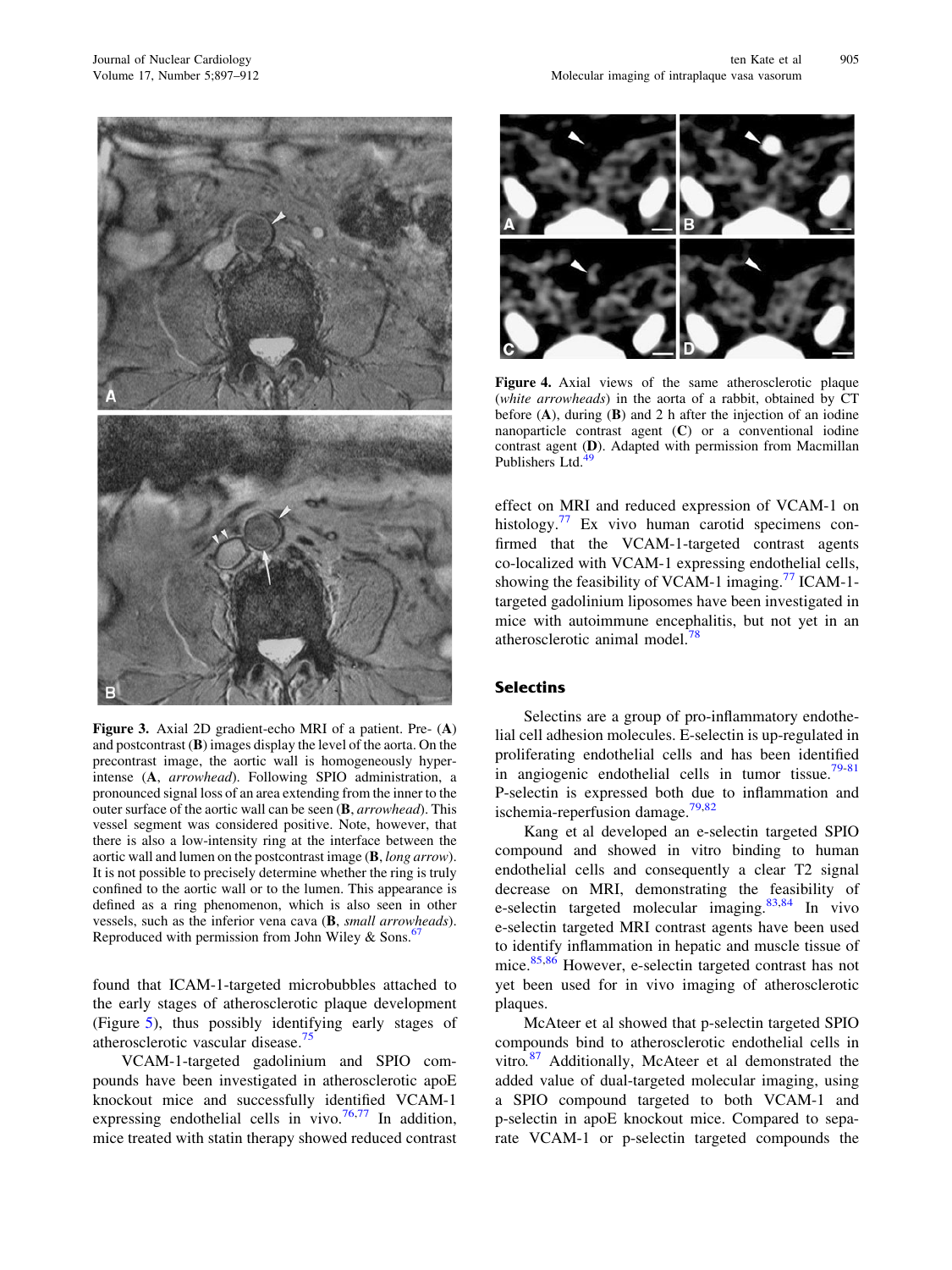<span id="page-9-0"></span>

Figure 5. Transcutaneous ultrasound images of the atherosclerotic left carotid artery of a Yucatan miniswine. After injection of saline (A). After injection of nontargeted microbubbles (B) (arrows point to microbubbles within the lumen). After injection of ICAM-1 targeted microbubbles (C) (arrows point to microbubbles attached to the atherosclerotic plaque). Reproduced with permission from Elsevier.<sup>7</sup>

dual-targeted compound showed a significantly improved endothelial binding capacity on ex vivo MRI.<sup>87</sup>

#### Matrix Metalloproteinase

Matrix metalloproteinases (MMP) are a group of extracellular matrix degrading enzymes predominantly excreted by macrophages. MMPs are associated with angiogenesis, the progression of atherosclerotic plaques

and fibrous cap rupture.<sup>[88](#page-14-0)</sup> Lancelot et al showed that gadolinium immuno-micelles targeted at MMPs were capable of increasing the MRI signal both in vitro and in vivo. In addition, the ex vivo use of immuno-micelles facilitated discrimination between MMP-rich and MMP-poor plaques.<sup>[89](#page-14-0)</sup> Ohshima et al investigated the ability of SPECT in conjunction with a  $\frac{99 \text{m}}{\text{TC}}$ -labeled broad spectrum MMP inhibitor to identify MMP activity in vivo. There was a significant correlation between the tracer uptake and the areas positively stained for macrophages, MMP-2 and MMP-9 on histology. $90$ 

#### Summary

The use of small molecule contrast agents, such as FDG and SPIO, allows for the evaluation of plaque inflammation due to their ability to pass the endothelial layer into the plaque and their subsequent uptake by macrophages. The visualization of cellular adhesion molecules and selectins may identify plaques actively recruiting monocytes. The co-localization of cellular adhesion molecules and selectins with vasa vasorum on histology might indicate an important additional role for adhesion molecules in the angiogenic process. Dualtargeted contrast agents may be used to identify low levels of expression of adhesion molecules and selectins, though this might also result in loss of specificity. The identification of MMP activity could be a technique to identify atherosclerotic plaques with activated macrophages and active remodeling of the extracellular matrix.

# ANGIOGENESIS-ASSOCIATED MOLECULAR TARGETS

# Integrin  $\alpha_{\rm v}\beta_3$

Integrins are a large family of cell surface receptors expressed by several cell types. Integrins play a role in cell adhesion, migration, and differentiation and are present both in normal and the atherosclerotic vessel walls. Integrin  $\alpha_{\rm v} \beta_3$  is involved in the migration of endothelial cells across the basement membrane during angiogenesis. The expression of integrin  $\alpha_{v}\beta_3$  has been shown to be a marker for angiogenic activity in the adventitial and intraplaque vasa vasorum.<sup>[91](#page-14-0)-[94](#page-14-0)</sup>

Integrin  $\alpha_{\rm v} \beta_3$ -targeted gadolinium contrast has been investigated in a number of atherosclerotic animal models. In vivo MRI using an integrin  $\alpha_{v} \beta_{3}$ -targeted gadolinium contrast agent showed a significant increase in the MRI signal in the atherosclerotic vessel wall. Expression of integrin  $\alpha_{\rm v} \beta_3$ , proliferation of angiogenic vessels and neointima formation was confirmed by histology.[95,96](#page-14-0) Integrin-targeted contrast agents have also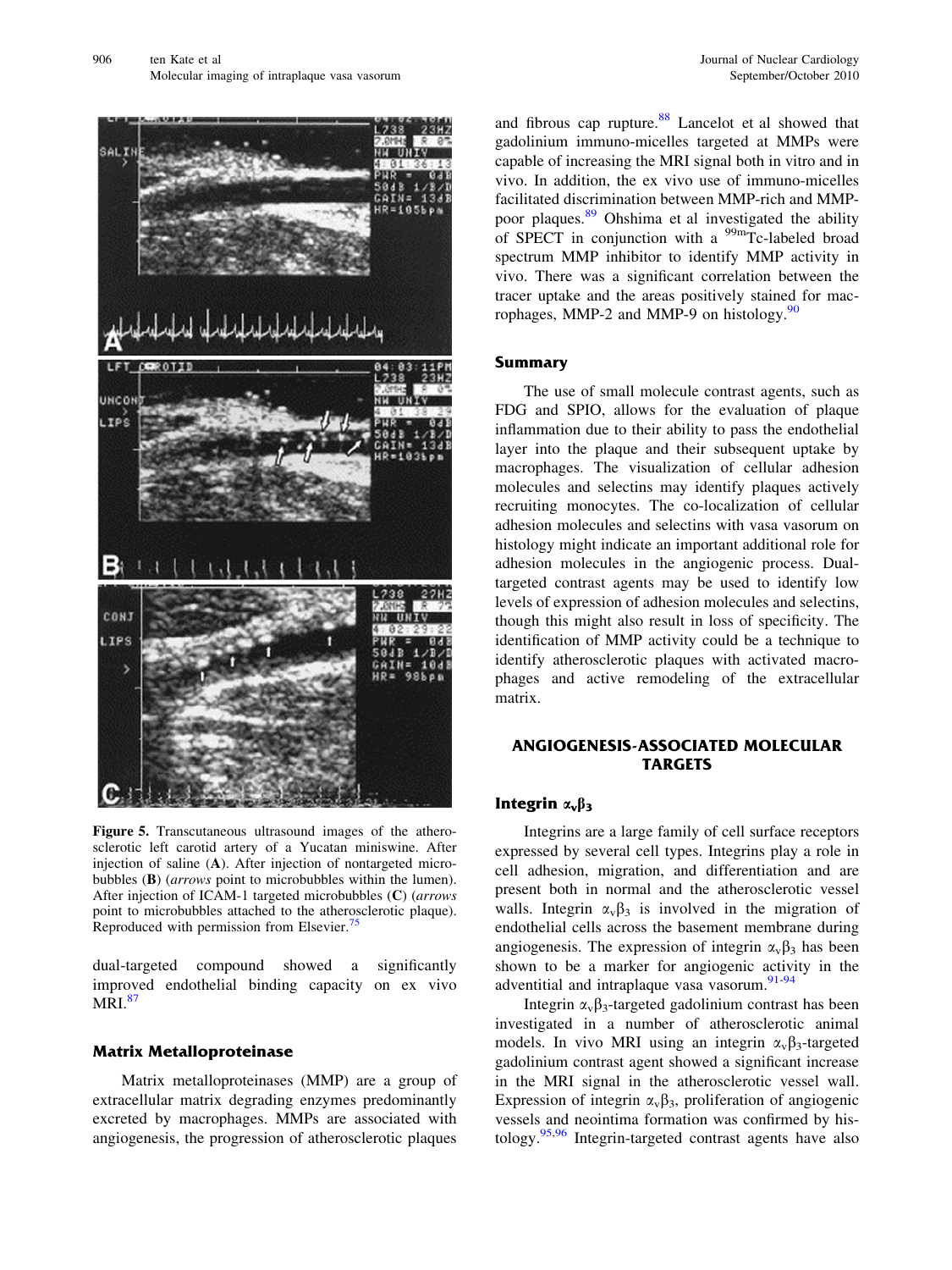been developed for PET, $97$  SPECT, $98-100$  and ultra-sound.<sup>[101](#page-15-0)-[103](#page-15-0)</sup> These contrast agents have not yet been investigated in an animal model of atherosclerosis.

## Fibronectin Extra-Domain B

The fibronectin molecule exists in a number of polymorphic forms resulting from alternative splicing. The extra-domain B (ED-B) isoform of fibronectin is not present in normal adult tissue, but is part of a temporary extracellular matrix formed during tissue remodeling. The ED-B fibronectin accumulates around the neovasculature during angiogenesis and does not accumulate around mature vessels, making the ED-B fibronectin a marker for angiogenesis.<sup>[104](#page-15-0)</sup> Immunohistochemical analysis demonstrated an increased expression of fibronectin around the vasa vasorum in both mice and human plaques.<sup>[105](#page-15-0)</sup>

ED-B fibronectin-targeted monoclonal antibodies labeled with radionuclides have been developed to identify angiogenesis. Matter et al showed that  $^{125}$ Ilabeled monoclonal antibodies against ED-B fibronectin can be used to specifically target atherosclerotic plaques in apoE knockout mice and could be identified by ex vivo autoradiography. $105$  Although these results are promising, no in vivo imaging studies have been performed in an animal model of atherosclerosis. Nonetheless, in vivo studies have been performed in tumor models showing the potential for ED-B fibronectin imaging of angiogenesis.[106,107](#page-15-0)

# Vascular Endothelial Growth Factor and Endoglin

Two promising targets for molecular imaging are the vascular endothelial growth factor (VEGF) receptors and the transforming growth factor- $\beta$  binging receptor endoglin. Both targets are up-regulated by  $HIF-1\alpha$ .<sup>[108](#page-15-0)</sup> VEGF is the strongest known stimulant of angiogenesis and is responsible for vascular permeability, while endoglin is a cell membrane glycoprotein involved in vascular development and remodeling. VEGF-receptor2 and endoglin-targeted microbubbles and radionuclides have been used to study tumor angiogenesis in mice.[103,109](#page-15-0)-[111](#page-15-0) Willmann et al investigated the in vivo binding of dual-targeted microbubbles targeted at the VEGF-receptor2 and integrin  $\alpha_{\rm v} \beta_3$  to angiogenic tumor vessels in mice. Compared to single-targeted microbubbles, the dual-targeted microbubbles showed a significantly enhanced binding on ultrasound. $103$ 

## Summary

Molecular imaging of active angiogenesis is a promising technique for the evaluation of intraplaque

vasa vasorum sprouting from the adventitial vasa vasorum network. Integrin  $\alpha_{v} \beta_3$  and ED-B fibronectin are potential targets for the identification of intraplaque vasa vasorum due to their predominant localization around angiogenic vasculature. It has been shown that integrin  $\alpha_{\rm v}$  $\beta_3$  and ED-B imaging can be performed in vivo animals. These results have to be reproduced in humans. The VEGF receptors and endoglin are important receptors in the angiogenesis pathway. VEGF and endoglin-targeted imaging may theoretically be useful for identifying atherosclerotic plaques with active angiogenesis. Currently, the number of studies on VEGF and endoglin is limited and the development of a molecular imaging approach using these targets clearly needs further investigation.

## DRUG DELIVERY

The nanotechnology used in molecular imaging opens possibilities for site-specific drug delivery.<sup>[112,113](#page-15-0)</sup> The localized delivery of drugs has clear advantages using lower dosages of more potent drugs and reaching high concentrations at the target location. The adverse effects of drugs may be reduced due to decreased concentration at nontarget sites. Nanoparticles have been developed that increase the concentration at the target location, some of which are already used in clinical practice.<sup>[113](#page-15-0)</sup> However, to date the targeted delivery of drugs to the atherosclerotic plaque has not yet been demonstrated.

Contrast ultrasound is perhaps the most promising modality for site-specific drug delivery. Microbubbles are able to carry drugs and genes that cannot otherwise be administrated (lipophilic drugs, proteins, silencing RNAs, DNA, etc.). $^{114}$  $^{114}$  $^{114}$  The application of a high acoustic pressure (within the limits of standard ultrasound equipment) can be used to destroy the microbubbles and release the drugs at the desired location.<sup>[115](#page-15-0)</sup> Microbubbles have been used effectively as an in vivo drug and gene delivery system in studies of small animal models.<sup>[114,116,117](#page-15-0)</sup> However, studies in large animals and humans are lacking.

Besides the transportation of drugs, microbubbles have been shown to increase the local uptake of drugs. The exact mechanism that leads to this increased drug uptake is unknown, but several mechanisms have been investigated. The main mechanisms proposed are sonoporation and the induction of endocytosis. Sonoporation is the creation of transient micropores in the cellular membrane due to the oscillation and implosion of microbubbles in an ultrasound beam, thus increasing cellular membrane permeability.<sup>[118](#page-15-0)</sup> Increased uptake by ultrasound contrast-medicated sonoporation and endo-cytosis has been demonstrated in vitro.<sup>[119-121](#page-15-0)</sup>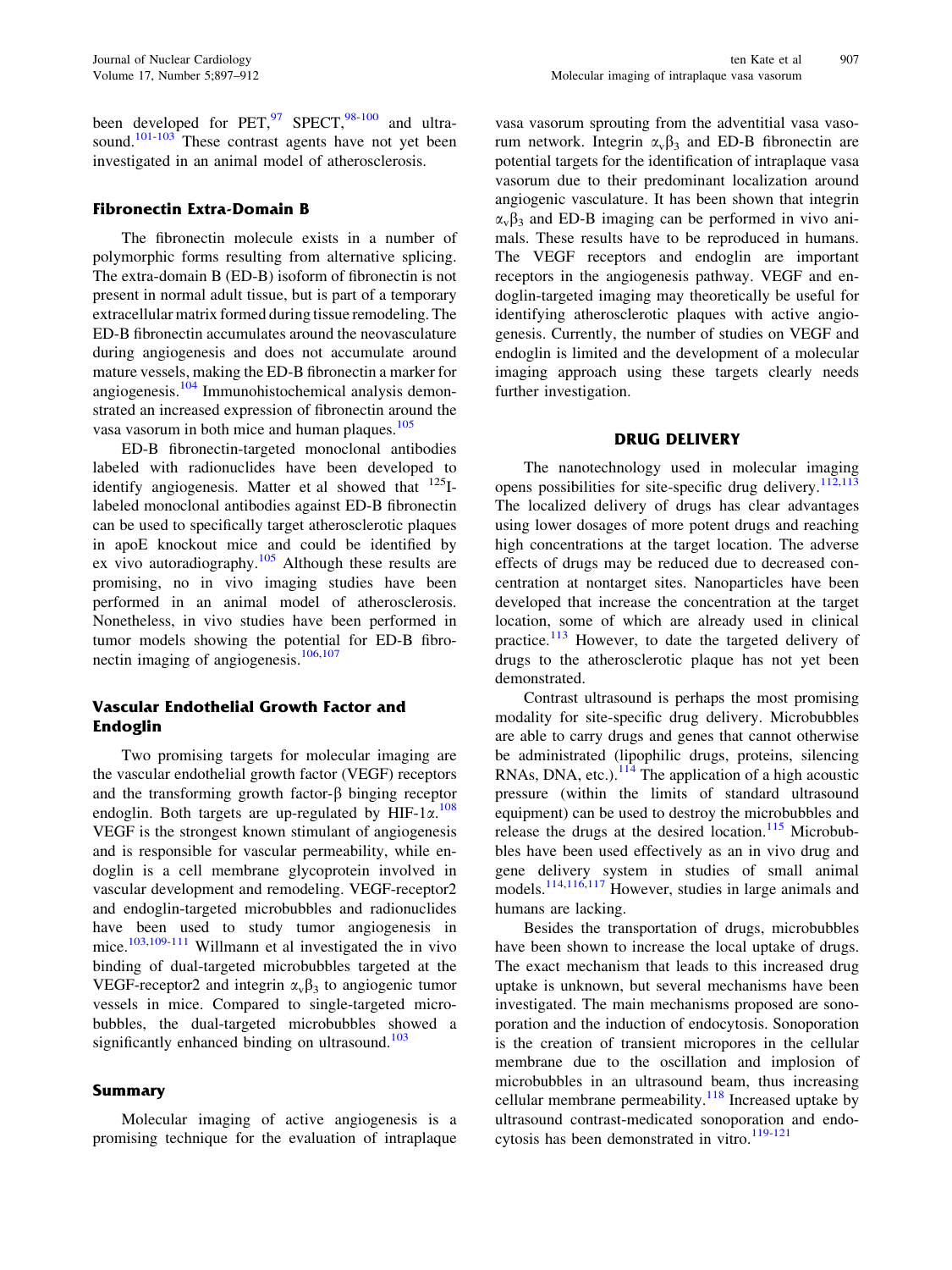#### CLINICAL APPLICATION

Inflammation and angiogenesis play a central role in the pathophysiology of atherosclerosis.<sup>[10,11,15,16,25,26](#page-12-0)</sup> Moreover, atherosclerotic plaques with extensive inflammation and/or intraplaque vasa vasorum are probably at an increased risk of plaque rupture.<sup>[4](#page-12-0)</sup> Early detection of a vulnerable atherosclerotic plaque may help to identify patients at an increased risk for myocardial infarction or stroke, who may benefit from early pharmacological intervention. Molecular imaging of inflammation and angiogenesis can be used to identify early atherosclerotic lesions in animals before anatomical wall abnormalities are visible, thus possibly allowing for early preventive interventions.<sup>[66,77](#page-14-0)</sup> In more advanced atherosclerotic disease, molecular imaging may distinguish between culprit and nonculprit lesions, potentially identifying patients at increased risk of developing symptomatic disease.<sup>[56,61](#page-13-0)[,68](#page-14-0)</sup>

Due to the tortuous and ever moving nature of the coronary arteries, imaging of coronary atherosclerotic plaques is a major challenge. The use of catheter-based intravascular imaging techniques has been shown to accurately visualize coronary atherosclerotic plaques. Intravascular ultrasound and optical coherence tomography are currently available in clinical practice and novel catheter-based imaging techniques such as intravascular MRI, thermography, and spectroscopy are in various stages of development. $37$  Noninvasive evaluation of coronary atherosclerotic plaques is more challenging. CT is frequently used to evaluate the coronary anatomy, but noninvasive molecular evaluation of the coronary arteries using CT has not yet been investigated. Because atherosclerosis is a systemic inflammatory disease and local changes in macrophage content and vasa vasorum density are often uniformly present in different vascular  $beds$ ,  $34$  the presence and composition of atherosclerotic plaques in the peripheral arteries can be used as an indication for atherosclerotic disease of the coronary arteries. This concept was investigated in a recent prospective follow-up study by Hellings et al, $122$  who showed that local histological composition of atherosclerotic plaques in the carotid arteries was an independent predictor of future cardiovascular events. The predictive value of molecular imaging of atherosclerotic plaques in the peripheral arteries as a marker for coronary artery disease has not yet been determined.

Current technical limitations of the individual imaging techniques might be overcome by multimodality imaging. Multimodality imaging combines different imaging modalities, using the advantages of each individual technique to improve the overall accuracy. For example, in current clinical practice PET is almost always used with co-registration of CT. This

allows for the combination of the highly accurate and quantifiable assessment of biological activity by PET and the high resolution anatomical information provided by CT (Figure [2](#page-7-0)).  $61,123,124$  $61,123,124$ 

The identification of suitable target-ligand combinations is a complex process. Molecular imaging requires the identification of a disease-specific target with high expression and a targeting ligand with favorable binding kinetics to the target: the contrast agent should bind to the target in quantities great enough to overwhelm the signal from nonspecifically retained contrast. Additionally, the imaging system should have sufficient sensitivity to detect the targeted agents present at the site of pathol-ogy.<sup>[125](#page-15-0)</sup> Most of the contrast agents and targets discussed in the present review have already shown their value in vivo in animal models of atherosclerosis. However, the translation of molecular imaging techniques to the human setting is still limited, making their application and accuracy in humans uncertain. Before the introduction of these molecular imaging techniques into the clinical setting, the safety of the diagnostic contrast agents has to be confirmed, adhering to the same stringent safety criteria as used for therapeutic drugs. The current experience with the pharmacokinetics and toxicity of the contrast agents is limited and mainly based on nontargeted contrast agents. The effect of the ligands bound to the different contrast agents must be studied before studies can be performed in patients. Most of the studies did not evaluate the effects of variable dosing, repeated measurements, and routes of disposal.

The use of molecular imaging has led to substantial advances in oncologic drug development. In different stages of drug development, from target validation to phase 3 trials, molecular imaging-derived measurements have been used as a surrogate endpoint and thus have facilitated drug development and implementation. $126$ The availability of accurate surrogate endpoints will benefit the development of new cardiovascular drugs as well.<sup>[3](#page-12-0)</sup> Molecular imaging may provide more insight into the pathophysiological mechanisms of atherosclerosis, aiding in target identification and validation in vivo. Furthermore, the use of molecular imaging may reduce the follow-up time needed in clinical trials, improve drug substance selection, and monitor treatment effects during pharmacological trials. A number of studies have shown that the evaluation of anti-inflammatory treatment effects of lipid lowering treatment by molecular imaging of atherosclerosis is feasible.<sup>[55,62](#page-13-0),[77](#page-14-0)</sup>

#### **CONCLUSION**

Molecular imaging of intraplaque vasa vasorum is feasible and effective in ex vivo experiments and in vivo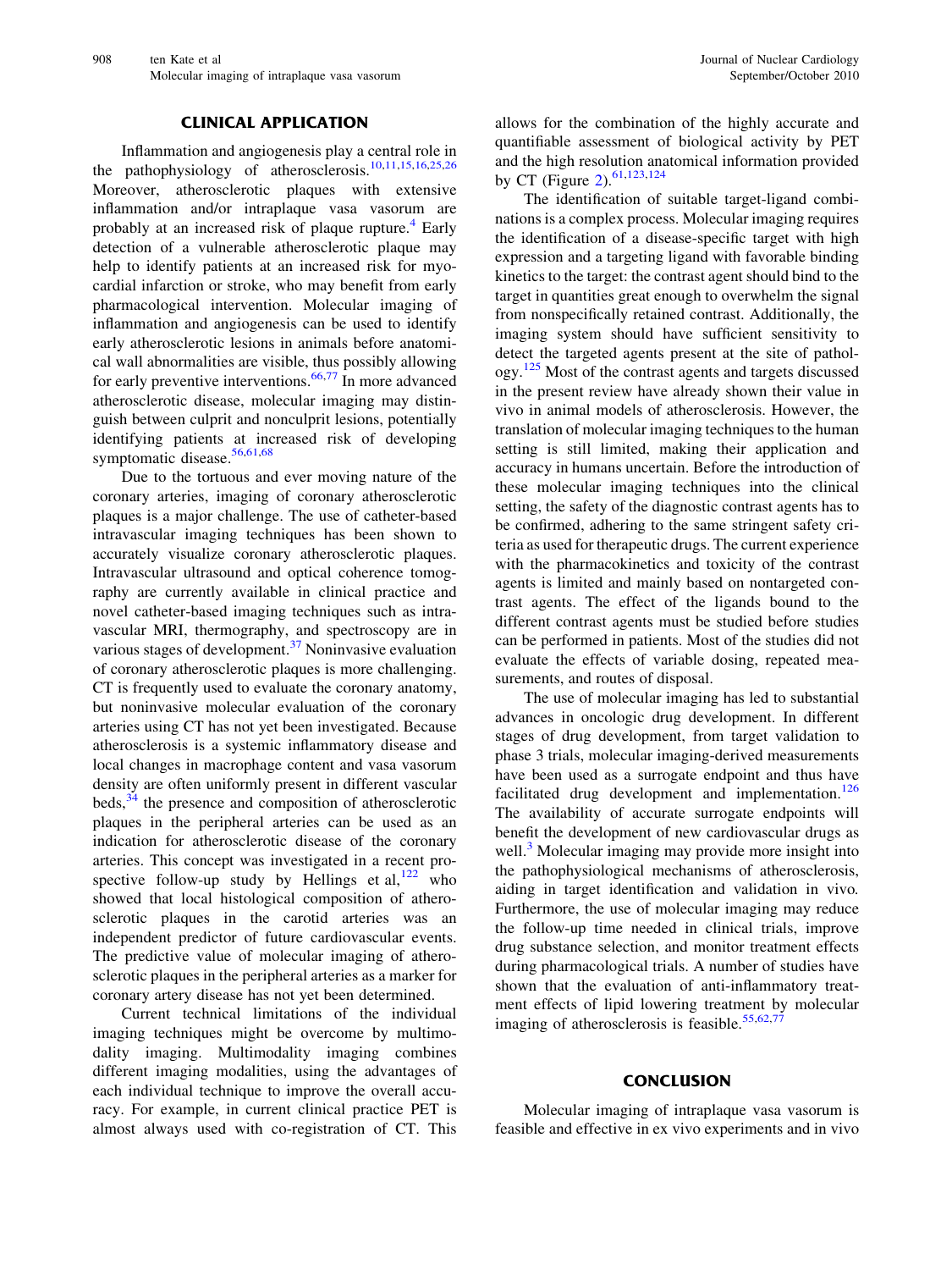<span id="page-12-0"></span>animal models by the detection of inflammation and angiogenesis. The introduction of molecular imaging techniques in clinical practice will increase the understanding of the role of inflammation and angiogenesis by elucidating their temporal relation in the disease process. The ability of molecular imaging to detect subclinical atherosclerotic disease and to identify vulnerable plaques may cause a revolution in the management of patients with atherosclerosis.

## Acknowledgements

Dr. Feinstein has received speaker's honorarium/ consulting fees from Takeda, Merck, Abbott, and GE Health Care, and research funding from Takeda. The other authors have no relationships with industry to be reported.

## Open Access

This article is distributed under the terms of the Creative Commons Attribution Noncommercial License which permits any noncommercial use, distribution, and reproduction in any medium, provided the original author(s) and source are credited.

## References

- 1. Weissleder R, Pittet MJ. Imaging in the era of molecular oncology. Nature 2008;452:580-9.
- 2. Sanz J, Fayad ZA. Imaging of atherosclerotic cardiovascular disease. Nature 2008;451:953-7.
- 3. Kastelein JJP, de Groot E. Ultrasound imaging techniques for the evaluation of cardiovascular therapies. Eur Heart J 2008;29: 849-58.
- 4. Naghavi M, Libby P, Falk E, Casscells SW, Litovsky S, Rumberger J, et al. From vulnerable plaque to vulnerable patient: A call for new definitions and risk assessment strategies: Part I. Circulation 2003;108:1664-72.
- 5. Barger AC, Beeuwkes R, Lainey LL, Silverman KJ. Hypothesis: Vasa vasorum and neovascularization of human coronary arteries. A possible role in the pathophysiology of atherosclerosis. N Engl J Med 1984;310:175-7.
- 6. Moreno PR, Purushothaman KR, Zias E, Sanz J, Fuster V. Neovascularization in human atherosclerosis. Curr Mol Med 2006;6:457-77.
- 7. Langheinrich AC, Kampschulte M, Buch T, Bohle RM. Vasa vasorum and atherosclerosis—Quid novi? Thromb Haemost 2007;97:873-9.
- 8. O'Brien ER, Garvin MR, Dev R, Stewart DK, Hinohara T, Simpson JB, et al. Angiogenesis in human coronary atherosclerotic plaques. Am J Pathol 1994;145:883-94.
- 9. Jeziorska M, Woolley DE. Neovascularization in early atherosclerotic lesions of human carotid arteries: Its potential contribution to plaque development. Hum Pathol 1999;30:919-25.
- 10. Moulton KS. Angiogenesis in atherosclerosis: Gathering evidence beyond speculation. Curr Opin Lipidol 2006;17:548-55.
- 11. Gössl M, Versari D, Lerman LO, Chade AR, Beighley PE, Erbel R, et al. Low vasa vasorum densities correlate with inflammation and subintimal thickening: Potential role in location—Determination of atherogenesis. Atherosclerosis 2009;206:362-8.
- 12. Mulligan-Kehoe MJ. The vasa vasorum in diseased and nondiseased arteries. Am J Physiol Heart Circ Physiol 2010;298:H295- 305.
- 13. Purushothaman KR, Fuster V, O'Connor WN, Moreno PR. Neovascularization is the most powerful independent predictor for progression to disruption in high-risk atherosclerotic plaques (abstract). J Am Coll Cardiol 2003;41:352-3.
- 14. Moreno PR, Purushothaman KR, Fuster V, Echeverri D, Truszczynska H, Sharma SK, et al. Plaque neovascularization is increased in ruptured atherosclerotic lesions of human aorta: Implications for plaque vulnerability. Circulation 2004;110: 2032-8.
- 15. Ross R. Atherosclerosis—An inflammatory disease. N Engl J Med 1999;340:115-26.
- 16. Fuster V, Moreno PR, Fayad ZA, Corti R, Badimon JJ. Atherothrombosis and high-risk plaque: Part I: Evolving concepts. J Am Coll Cardiol 2005;46:937-54.
- 17. Moulton KS, Vakili K, Zurakowski D, Soliman M, Butterfield C, Sylvin E, et al. Inhibition of plaque neovascularization reduces macrophage accumulation and progression of advanced atherosclerosis. Proc Natl Acad Sci USA 2003;100:4736-41.
- 18. O'Brien KD, Allen MD, McDonald TO, Chait A, Harlan JM, Fishbein D, et al. Vascular cell adhesion molecule-1 is expressed in human coronary atherosclerotic plaques. Implications for the mode of progression of advanced coronary atherosclerosis. J Clin Invest 1993;92:945-51.
- 19. Ribatti D, Levi-Schaffer F, Kovanen PT. Inflammatory angiogenesis in atherogenesis—A double-edged sword. Ann Med 2008;40:606-21.
- 20. Ritman EL, Lerman A. The dynamic vasa vasorum. Cardiovasc Res 2007;75:649-58.
- 21. Heistad DD, Marcus ML, Larsen GE, Armstrong ML. Role of vasa vasorum in nourishment of the aortic wall. Am J Physiol Heart Circ Physiol 1981;240:H781-7.
- 22. Williams JK, Armstrong ML, Heistad DD. Blood flow through new microvessels: Factors that affect regrowth of vasa vasorum. Am J Physiol Heart Circ Physiol 1988;254:H126-32.
- 23. Stefanadis C, Vlachopoulos C, Karayannacos P, Boudoulas H, Stratos C, Filippides T, et al. Aorta: Structure/function: Effect of vasa vasorum flow on structure and function of the aorta in experimental animals. Circulation 1995;91:2669-78.
- 24. Groszek E, Grundy S. The possible role of the arterioal microcirculation in the pathogenisis of atherosclerosis (Editorial). J Chronic Dis 1980;33:679-84.
- 25. Sluimer JC, Daemen MJ. Novel concepts in atherogenesis: Angiogenesis and hypoxia in atherosclerosis. J Pathol 2009;218:7-29.
- 26. Gössl M, Versari D, Hildebrandt H, Bajanowski T, Sangiorgi G, Erbel R, et al. Segmental heterogeneity of vasa vasorum neovascularization in human coronary atherosclerosis. JACC Cardiovasc Imaging 2010;3:32-40.
- 27. Bjornheden T, Levin M, Evaldsson M, Wiklund O. Evidence of hypoxic areas within the arterial wall in vivo. Arterioscler Thromb Vasc Biol 1999;19:870-6.
- 28. Mayr M, Sidibe A, Zampetaki A. The paradox of hypoxic and oxidative stress in atherosclerosis (Editorial). J Am Coll Cardiol 2008;51:1266-7.
- 29. Sluimer JC, Gasc JM, van Wanroij JL, Kisters N, Groeneweg M, Sollewijn Gelpke MD, et al. Hypoxia, hypoxia-inducible transcription factor, and macrophages in human atherosclerotic plaques are correlated with intraplaque angiogenesis. J Am Coll Cardiol 2008;51:1258-65.
- 30. O'Brien KD, McDonald TO, Chait A, Allen MD, Alpers CE. Neovascular expression of e-selectin, intercellular adhesion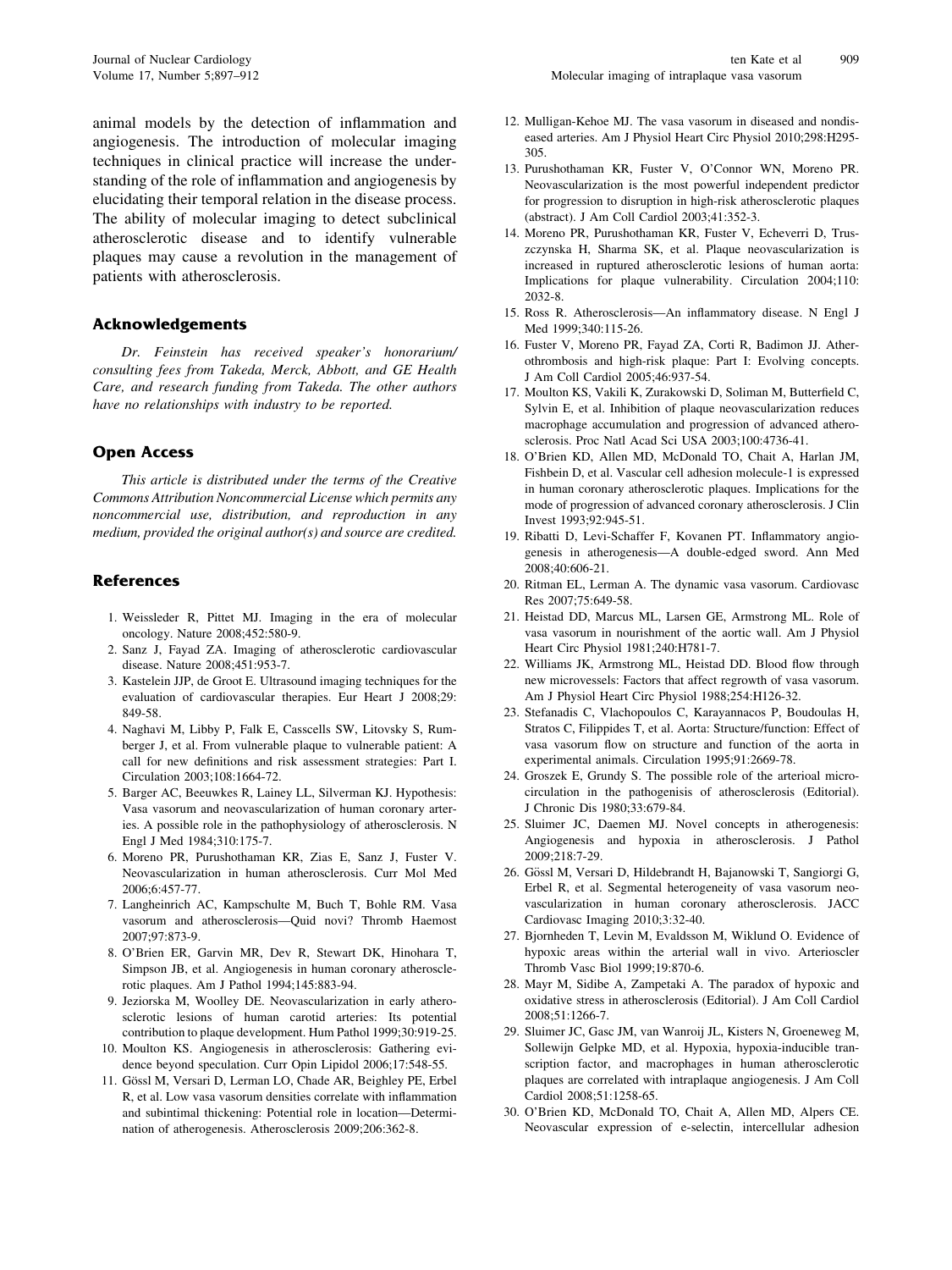<span id="page-13-0"></span>molecule-1, and vascular cell adhesion molecule-1 in human atherosclerosis and their relation to intimal leukocyte content. Circulation 1996;93:672-82.

- 31. Dunmore BJ, McCarthy MJ, Naylor AR, Brindle NPJ. Carotid plaque instability and ischemic symptoms are linked to immaturity of microvessels within plaques. J Vasc Surg 2007;45:155-9.
- 32. Sluimer J, Kolodgie F, Bijnens AP, Maxfield K, Pacheco E, Kutys B, et al. Thin-walled microvessels in human coronary atherosclerotic plaques show incomplete endothelial junctions relevance of compromised structural integrity for intraplaque microvascular leakage. J Am Coll Cardiol 2009;53:1517-27.
- 33. Biedermann BC, Coll B, Adam D, Feinstein SB. Arterial microvessels: An early or late sign of atherosclerosis? (Letter). J Am Coll Cardiol 2008;52:968-9.
- 34. Fleiner M, Kummer M, Mirlacher M, Sauter G, Cathomas G, Krapf R, et al. Arterial neovascularization and inflammation in vulnerable patients: Early and late signs of symptomatic atherosclerosis. Circulation 2004;110:2843-50.
- 35. Kwon HM, Sangiorgi G, Ritman EL, McKenna C, Holmes DR, Schwartz RS, et al. Enhanced coronary vasa vasorum neovascularization in experimental hypercholesterolemia. J Clin Invest 1998;101:1551-6.
- 36. Herrmann J, Lerman LO, Rodriguez-Porcel M, Holmes DR, Richardson DM, Ritman EL, et al. Coronary vasa vasorum neovascularization precedes epicardial endothelial dysfunction in experimental hypercholesterolemia. Cardiovasc Res 2001;51: 762-6.
- 37. MacNeill BD, Lowe HC, Takano M, Fuster V, Jang IK. Intravascular modalities for detection of vulnerable plaque: Current status. Arterioscler Thromb Vasc Biol 2003;23:1333-42.
- 38. Davies JR, Rudd JH, Weissberg PL. Molecular and metabolic imaging of atherosclerosis. J Nucl Med 2004;45:1898-907.
- 39. Choudhury RP, Fisher EA. Molecular imaging in atherosclerosis, thrombosis, and vascular inflammation. Arterioscler Thromb Vasc Biol 2009;29:983-91.
- 40. Krause W. Delivery of diagnostic agents in computed tomography. Adv Drug Deliv Rev 1999;37:159-73.
- 41. Huang B, Law MWM, Khong PL. Whole-body PET/CT scanning: Estimation of radiation dose and cancer risk. Radiology 2009;251:166-74.
- 42. Weissleder R, Elizondo G, Wittenberg J, Rabito CA, Bengele HH, Josephson L. Ultrasmall superparamagnetic iron oxide: Characterization of a new class of contrast agents for MR imaging. Radiology 1990;175:489-93.
- 43. Issa N, Poggio ED, Fatica RA, Patel R, Ruggieri PM, Heyka RJ. Nephrogenic systemic fibrosis and its association with gadolinium exposure during MRI. Cleve Clin J Med 2008;75:95-111.
- 44. Kuo PH, Kanal E, Abu-Alfa AK, Cowper SE. Gadolinium-based MR contrast agents and nephrogenic systemic fibrosis. Radiology 2007;242:647-9.
- 45. Feinstein SB. The powerful microbubble: From bench to bedside, from intravascular indicator to therapeutic delivery system, and beyond. Am J Physiol Heart Circ Physiol 2004;287:H450-7.
- 46. Schneider M. Molecular imaging and ultrasound-assisted drug delivery. J Endourol 2008;22:795-802.
- 47. Voigt JU. Ultrasound molecular imaging. Methods 2009;48:92-7.
- 48. Main M, Goldman J, Grayburn P. Ultrasound contrast agents: Balancing safety versus efficacy. Expert Opin Drug Saf 2009;8:49-56.
- 49. Hyafil F, Cornily JC, Feig JE, Gordon R, Vucic E, Amirbekian V, et al. Noninvasive detection of macrophages using a nanoparticulate contrast agent for computed tomography. Nat Med 2007; 13:636-41.
- 50. Pontone G, Andreini D, Bartorelli AL, Cortinovis S, Mushtaq S, Bertella E, et al. Diagnostic accuracy of coronary computed tomography angiography: A comparison between prospective and retrospective electrocardiogram triggering. J Am Coll Cardiol 2009;54:346-55.
- 51. Nash K, Hafeez A, Hou S. Hospital-acquired renal insufficiency. Am J Kidney Dis 2002;39:930-6.
- 52. Lederman RJ, Raylman RR, Fisher SJ, Kison PV, San H, Nabel EG, et al. Detection of atherosclerosis using a novel positronsensitive probe and 18-fluorodeoxyglucose (FDG). Nucl Med Commun 2001;22:747-53.
- 53. Ogawa M, Ishino S, Mukai T, Asano D, Teramoto N, Watabe H, et al. (18)F-FDG accumulation in atherosclerotic plaques: Immunohistochemical and PET imaging study. J Nucl Med 2004; 45:1245-50.
- 54. Tawakol A, Migrino RQ, Hoffmann U, Abbara S, Houser S, Gewirtz H, et al. Noninvasive in vivo measurement of vascular inflammation with F-18 fluorodeoxyglucose positron emission tomography. J Nucl Cardiol 2005;12:294-301.
- 55. Ogawa M, Magata Y, Kato T, Hatano K, Ishino S, Mukai T, et al. Application of 18F-FDG PET for monitoring the therapeutic effect of antiinflammatory drugs on stabilization of vulnerable atherosclerotic plaques. J Nucl Med 2006;47:1845-50.
- 56. Rudd JHF, Warburton EA, Fryer TD, Jones HA, Clark JC, Antoun N, et al. Imaging atherosclerotic plaque inflammation with [18F]-fluorodeoxyglucose positron emission tomography. Circulation 2002;105:2708-11.
- 57. Tawakol A, Migrino RQ, Bashian GG, Bedri S, Vermylen D, Cury RC, et al. In vivo <sup>18</sup>F-fluorodeoxyglucose positron emission tomography imaging provides a noninvasive measure of carotid plaque inflammation in patients. J Am Coll Cardiol 2006;48: 1818-24.
- 58. Tahara N, Kai H, Yamagishi SI, Mizoguchi M, Nakaura H, Ishibashi M, et al. Vascular inflammation evaluated by [18F] fluorodeoxyglucose positron emission tomography is associated with the metabolic syndrome. J Am Coll Cardiol 2007;49: 1533-9.
- 59. Tahara N, Kai H, Nakaura H, Mizoguchi M, Ishibashi M, Kaida H, et al. The prevalence of inflammation in carotid atherosclerosis: Analysis with fluorodeoxyglucose positron emission tomography. Eur Heart J 2007;28:2243-8.
- 60. Rudd JHF, Myers KS, Bansilal S, Machac J, Pinto CA, Tong C, et al. Atherosclerosis inflammation imaging with 18F-FDG PET: Carotid, iliac, and femoral uptake reproducibility, quantification methods, and recommendations. J Nucl Med 2008;49:871-8.
- 61. Davies JR, Rudd JHF, Fryer TD, Graves MJ, Clark JC, Kirkpatrick PJ, et al. Identification of culprit lesions after transient ischemic attack by combined 18F fluorodeoxyglucose positronemission tomography and high-resolution magnetic resonance imaging. Stroke 2005;36:2642-7.
- 62. Tahara N, Kai H, Ishibashi M, Nakaura H, Kaida H, Baba K, et al. Simvastatin attenuates plaque inflammation: Evaluation by fluorodeoxyglucose positron emission tomography. J Am Coll Cardiol 2006;48:1825-31.
- 63. Rogers WJ, Basu P. Factors regulating macrophage endocytosis of nanoparticles: Implications for targeted magnetic resonance plaque imaging. Atherosclerosis 2005;178:67-73.
- 64. Schmitz SA, Coupland SE, Gust R, Winterhalter S, Wagner S, Kresse M, et al. Superparamagnetic iron oxide-enhanced MRI of atherosclerotic plaques in Watanabe hereditable hyperlipidemic rabbits. Invest Radiol 2000;35:460-71.
- 65. Ruehm SG, Corot C, Vogt P, Kolb S, Debatin JF. Magnetic resonance imaging of atherosclerotic plaque with ultrasmall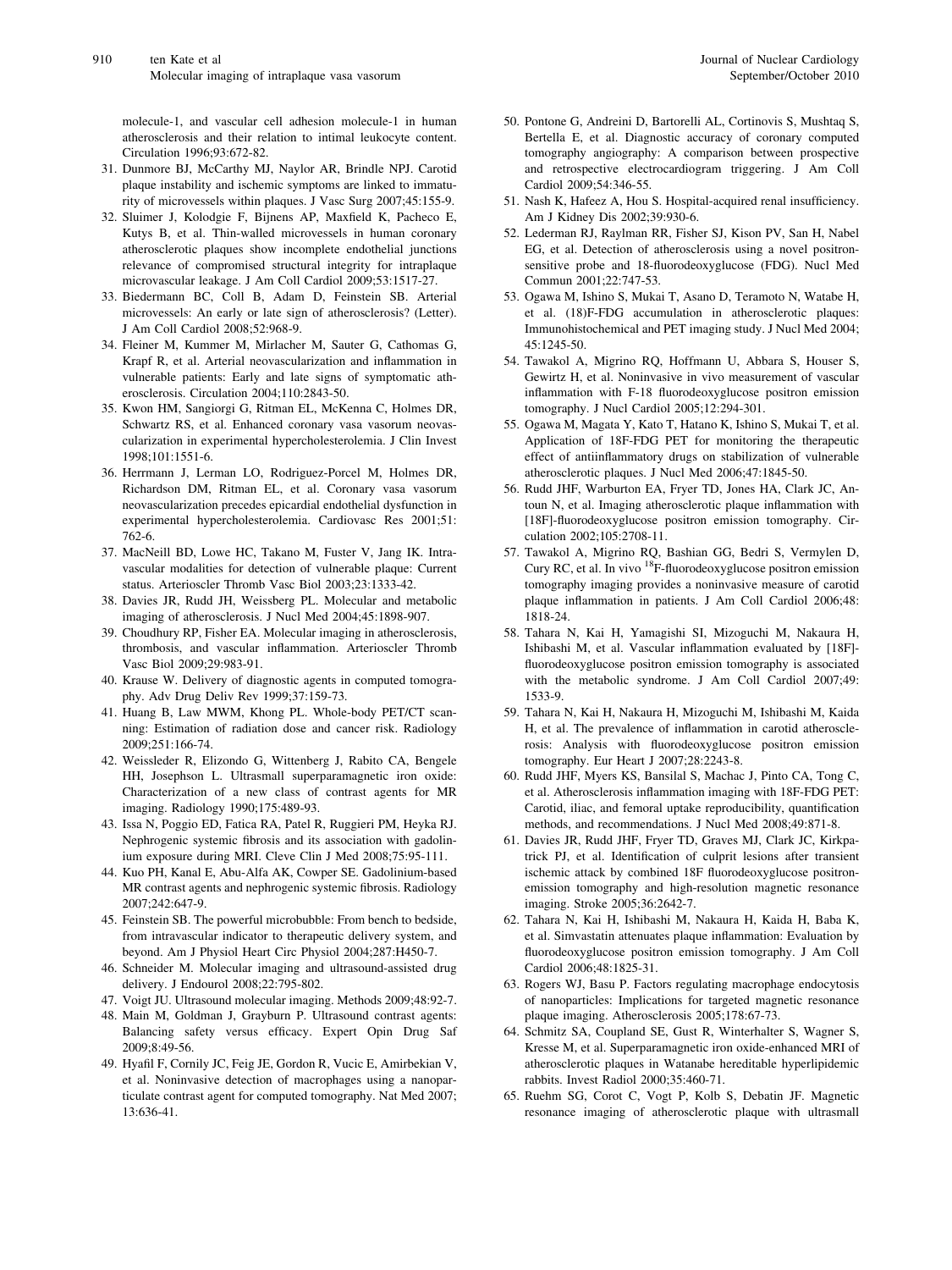<span id="page-14-0"></span>superparamagnetic particles of iron oxide in hyperlipidemic rabbits. Circulation 2001;103:415-22.

- 66. Litovsky S, Madjid M, Zarrabi A, Casscells SW, Willerson JT, Naghavi M. Superparamagnetic iron oxide-based method for quantifying recruitment of monocytes to mouse atherosclerotic lesions in vivo: Enhancement by tissue necrosis factor-[alpha], interleukin-1[beta], and interferon-[gamma]. Circulation 2003;107:1545-9.
- 67. Schmitz SA, Taupitz M, Wagner S, Wolf KJ, Beyersdorff D, Hamm B. Magnetic resonance imaging of atherosclerotic plaques using superparamagnetic iron oxide particles. J Magn Reson Imaging 2001;14:355-61.
- 68. Kooi ME, Cappendijk VC, Cleutjens KBJM, Kessels AGH, Kitslaar PJEHM, Borgers M, et al. Accumulation of ultrasmall superparamagnetic particles of iron oxide in human atherosclerotic plaques can be detected by in vivo magnetic resonance imaging. Circulation 2003;107:2453-8.
- 69. Trivedi RA, U-King-Im JM, Graves MJ, Cross JJ, Horsley J, Goddard MJ, et al. In vivo detection of macrophages in human carotid atheroma: Temporal dependence of ultrasmall superparamagnetic particles of iron oxide-enhanced MRI. Stroke 2004;35:1631-5.
- 70. Trivedi RA, Mallawarachi C, U-King-Im JM, Graves MJ, Horsley J, Goddard MJ, et al. Identifying inflamed carotid plaques using in vivo USPIO-enhanced MR imaging to label plaque macrophages. Arterioscler Thromb Vasc Biol 2006;26:1601-6.
- 71. Kawahara I, Nakamoto M, Kitagawa N, Tsutsumi K, Nagata I, Morikawa M, et al. Potential of magnetic resonance plaque imaging using superparamagnetic particles of iron oxide for the detection of carotid plaque. Neurol Med Chir (Tokyo) 2008;48:157-61.
- 72. Lipinski MJ, Amirbekian V, Frias JC, Aguinaldo JGS, Mani V, Briley-Saebo KC, et al. MRI to detect atherosclerosis with gadolinium-containing immunomicelles targeting the macrophage scavenger receptor. Magn Reson Med 2006;56:601-10.
- 73. Kaufmann BA, Sanders JM, Davis C, Xie A, Aldred P, Sarembock IJ, et al. Molecular imaging of inflammation in atherosclerosis with targeted ultrasound detection of vascular cell adhesion molecule-1. Circulation 2007;116:276-84.
- 74. Villanueva FS, Jankowski RJ, Klibanov S, Pina ML, Alber SM, Watkins SC, et al. Microbubbles targeted to intercellular adhesion molecule-1 bind to activated coronary artery endothelial cells. Circulation 1998;98:1-5.
- 75. Demos SM, Alkan-Onyuksel H, Kane BJ, Ramani K, Nagaraj A, Greene R, et al. In vivo targeting of acoustically reflective liposomes for intravascular and transvascular ultrasonic enhancement. J Am Coll Cardiol 1999;33:867-75.
- 76. Kelly KA, Allport JR, Tsourkas A, Shinde-Patil VR, Josephson L, Weissleder R. Detection of vascular adhesion molecule-1 expression using a novel multimodal nanoparticle. Circ Res 2005;96:327-36.
- 77. Nahrendorf M, Jaffer FA, Kelly KA, Sosnovik DE, Aikawa E, Libby P, et al. Noninvasive vascular cell adhesion molecule-1 imaging identifies inflammatory activation of cells in atherosclerosis. Circulation 2006;114:1504-11.
- 78. Sipkins DA, Gijbels K, Tropper FD, Bednarski M, Li KCP, Steinman L. ICAM-1 expression in autoimmune encephalitis visualized using magnetic resonance imaging. J Neuroimmunol 2000;104:1-9.
- 79. Bevilacqua MP, Nelson RM. Selectins. J Clin Invest 1993;91:379-87.
- 80. Kräling BM, Razon MJ, Boon LM, Zurakowski D, Seachord C, Darveau RP, et al. E-selectin is present in proliferating

endothelial cells in human hemangiomas. Am J Pathol 1996;148:1181-91.

- 81. Bischoff J, Brasel C, Krling B, Vranovska K. E-selectin is upregulated in proliferating endothelial cells in vitro. Microcirculation 1997;4:279-87.
- 82. Kanwar S, Smith CW, Kubes P. An absolute requirement for p-selectin in ischemia/reperfusion-induced leukocyte recruitment in cremaster muscle. Microcirculation 1998;5:281-7.
- 83. Kang HW, Josephson L, Petrovsky A, Weissleder R, Bogdanov A. Magnetic resonance imaging of inducible e-selectin expression in human endothelial cell culture. Bioconjug Chem 2002;13:122-7.
- 84. Kang HW, Torres D, Wald L, Weissleder R, Bogdanov AA. Targeted imaging of human endothelial-specific marker in a model of adoptive cell transfer. Lab Invest 2006;86:599-609.
- 85. Boutry S, Burtea C, Laurent S, Toubeau G, Vander Elst L, Muller RN. Magnetic resonance imaging of inflammation with a specific selectin-targeted contrast agent. Magn Reson Med 2005;53:800-7.
- 86. Radermacher KA, Beghein N, Boutry S, Laurent S, Elst LV, Muller RN, et al. In vivo detection of inflammation using pegylated iron oxide particles targeted at e-selectin: A multimodal approach using MR imaging and EPR spectroscopy. Invest Radiol 2009;44:398-404.
- 87. McAteer MA, Schneider JE, Ali ZA, Warrick N, Bursill CA, von zur Muhlen C, et al. Magnetic resonance imaging of endothelial adhesion molecules in mouse atherosclerosis using dual-targeted microparticles of iron oxide. Arterioscler Thromb Vasc Biol 2008;28:77-83.
- 88. Galis ZS, Khatri JJ. Matrix metalloproteinases in vascular remodeling and atherogenesis: The good, the bad, and the ugly. Circ Res 2002;90:251-62.
- 89. Lancelot E, Amirbekian V, Brigger I, Raynaud JS, Ballet S, David C, et al. Evaluation of matrix metalloproteinases in atherosclerosis using a novel noninvasive imaging approach. Arterioscler Thromb Vasc Biol 2008;28:425-32.
- 90. Ohshima S, Petrov A, Fujimoto S, Zhou J, Azure M, Edwards DS, et al. Molecular imaging of matrix metalloproteinase expression in atherosclerotic plaques of mice deficient in apolipoprotein E or low-density-lipoprotein receptor. J Nucl Med 2009;50:612-7.
- 91. Hynes RO. Integrins: A family of cell surface receptors. Cell 1987;48:549-54.
- 92. Hoshiga M, Alpers CE, Smith LL, Giachelli CM, Schwartz SM. {alpha}vß3 Integrin expression in normal and atherosclerotic artery. Circ Res 1995;77:1129-35.
- 93. Brooks PC, Clark RA, Cheresh DA. Requirement of vascular integrin alpha v beta 3 for angiogenesis. Science 1994;264: 569-71.
- 94. Haubner R. Alphavbeta3-integrin imaging: A new approach to characterise angiogenesis? Eur J Nucl Med Mol Imaging 2006;33 Suppl 1:54-63.
- 95. Winter PM, Morawski AM, Caruthers SD, Fuhrhop RW, Zhang H, Williams TA, et al. Molecular imaging of angiogenesis in early-stage atherosclerosis with alpha(v)beta3-integrin-targeted nanoparticles. Circulation 2003;108:2270-4.
- 96. Burtea C, Laurent S, Murariu O, Rattat D, Toubeau G, Verbruggen A, et al. Molecular imaging of alpha v beta3 integrin expression in atherosclerotic plaques with a mimetic of RGD peptide grafted to Gd-DTPA. Cardiovasc Res 2008;78:148-57.
- 97. Haubner R, Weber W, Beer A, Vabuliene E, Reim D, Sarbia M, et al. Noninvasive visualization of the activated alphavbeta3 integrin in cancer patients by positron emission tomography and [18F]Galacto-RGD. PLoS Med 2005;2:e70.